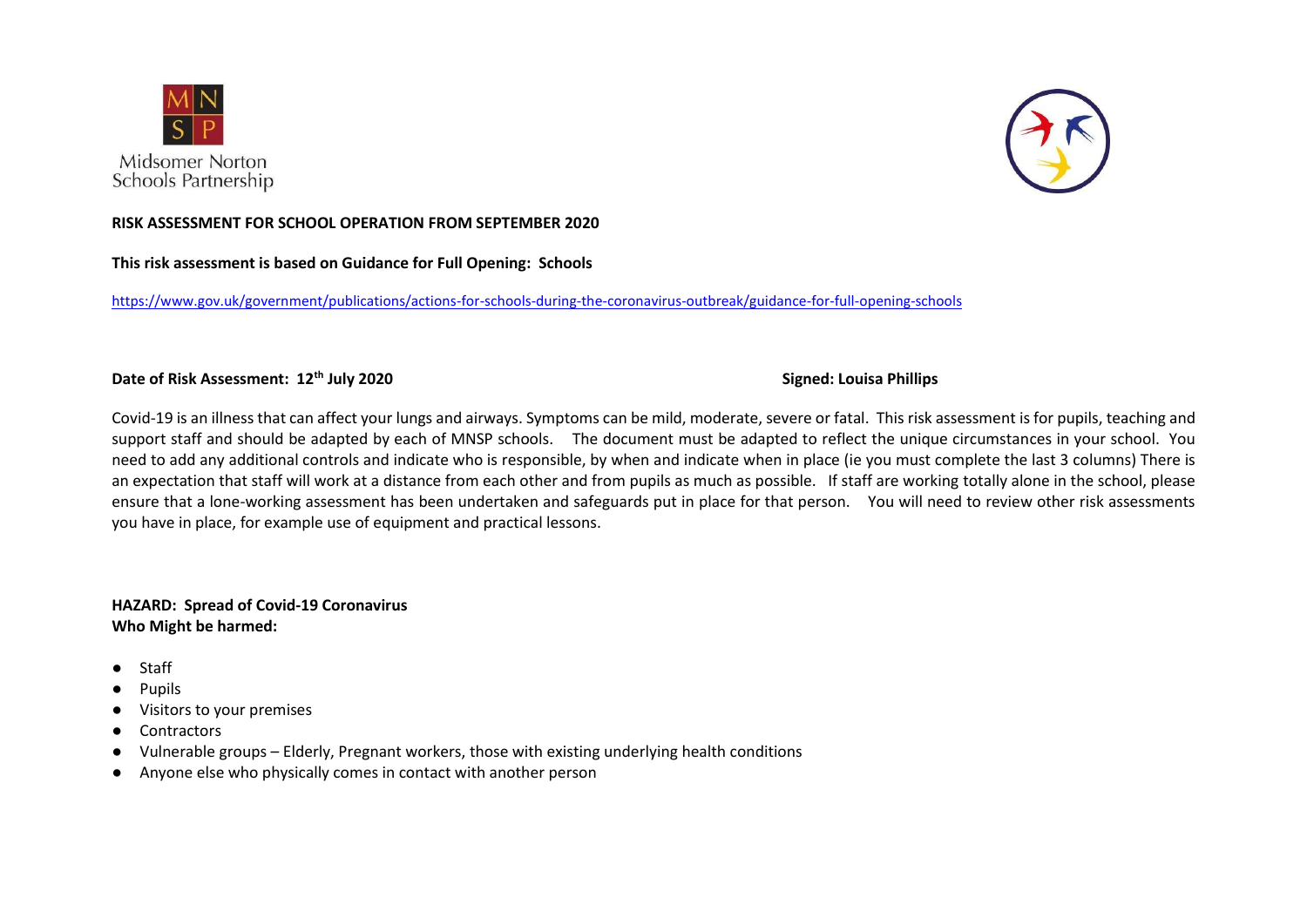| <b>Risk topics</b>                                                                                                                                                                                                                              | <b>Additional Controls</b>                                                                                                                                                                                                                                  | <b>Action by</b>                                   | <b>Action by</b>       | <b>Done</b>           |
|-------------------------------------------------------------------------------------------------------------------------------------------------------------------------------------------------------------------------------------------------|-------------------------------------------------------------------------------------------------------------------------------------------------------------------------------------------------------------------------------------------------------------|----------------------------------------------------|------------------------|-----------------------|
|                                                                                                                                                                                                                                                 |                                                                                                                                                                                                                                                             | whom?<br>[name]                                    | when?<br>[insert date] | [initial and<br>date] |
| <b>Building safety</b>                                                                                                                                                                                                                          |                                                                                                                                                                                                                                                             |                                                    |                        |                       |
| The site team (or mobile team) will continue<br>$\bullet$<br>with all compliance checks (fire safety etc).<br>Competent Contractors will continue to carry<br>$\bullet$                                                                         | Headteachers or delegated senior leader will<br>inspect health and safety records to confirm that<br>compliance checks have been carried out.                                                                                                               | LP/DT                                              | 1.9.20                 |                       |
| out specialist testing<br>Site team (or mobile team) will carry out and<br>$\bullet$<br>record flushing for water outlets not having<br>normal use.<br>Where practicable, competent contractor<br>inspections and any associated remedial works | Where the school has not been able to organise<br>external competent contractor inspections, the<br>Trust's Estates Manager will be notified and a<br>further risk assessment will be put in place if<br>required.                                          | SC/PN                                              | 1.9.20                 |                       |
| will continue to maintain the school.                                                                                                                                                                                                           | We will review our arrangements for fire<br>evacuation to determine if any changes are<br>required regarding exits, assembly points,<br>methods of assembly and so on. If required we<br>will undertake a drill of new arrangements as<br>soon as possible. | LP/DT/SC<br>Drill on the<br>afternoon of<br>7.9.20 | 1.9.20                 | <b>LP</b><br>2.9.20   |
| First Aid                                                                                                                                                                                                                                       |                                                                                                                                                                                                                                                             |                                                    |                        |                       |
| The Headteacher or senior leader will issue a revised<br>First Aider list and ensure that all staff are aware.                                                                                                                                  | First aider list will be prominently displayed in<br>Office                                                                                                                                                                                                 | <b>SC</b>                                          | 1.9.20                 |                       |
|                                                                                                                                                                                                                                                 | First aiders will be briefed on handling suspected<br>Covid19 illness that occurs in school.                                                                                                                                                                | LP/DT                                              | 1.9.20                 | <b>LP</b><br>2.9.20   |
|                                                                                                                                                                                                                                                 | PPE will be available for first aiders including face<br>masks and gloves. These will be available from<br>the school office or in designated areas                                                                                                         | SC                                                 | 1.9.20                 | <b>LP</b><br>1.9.20   |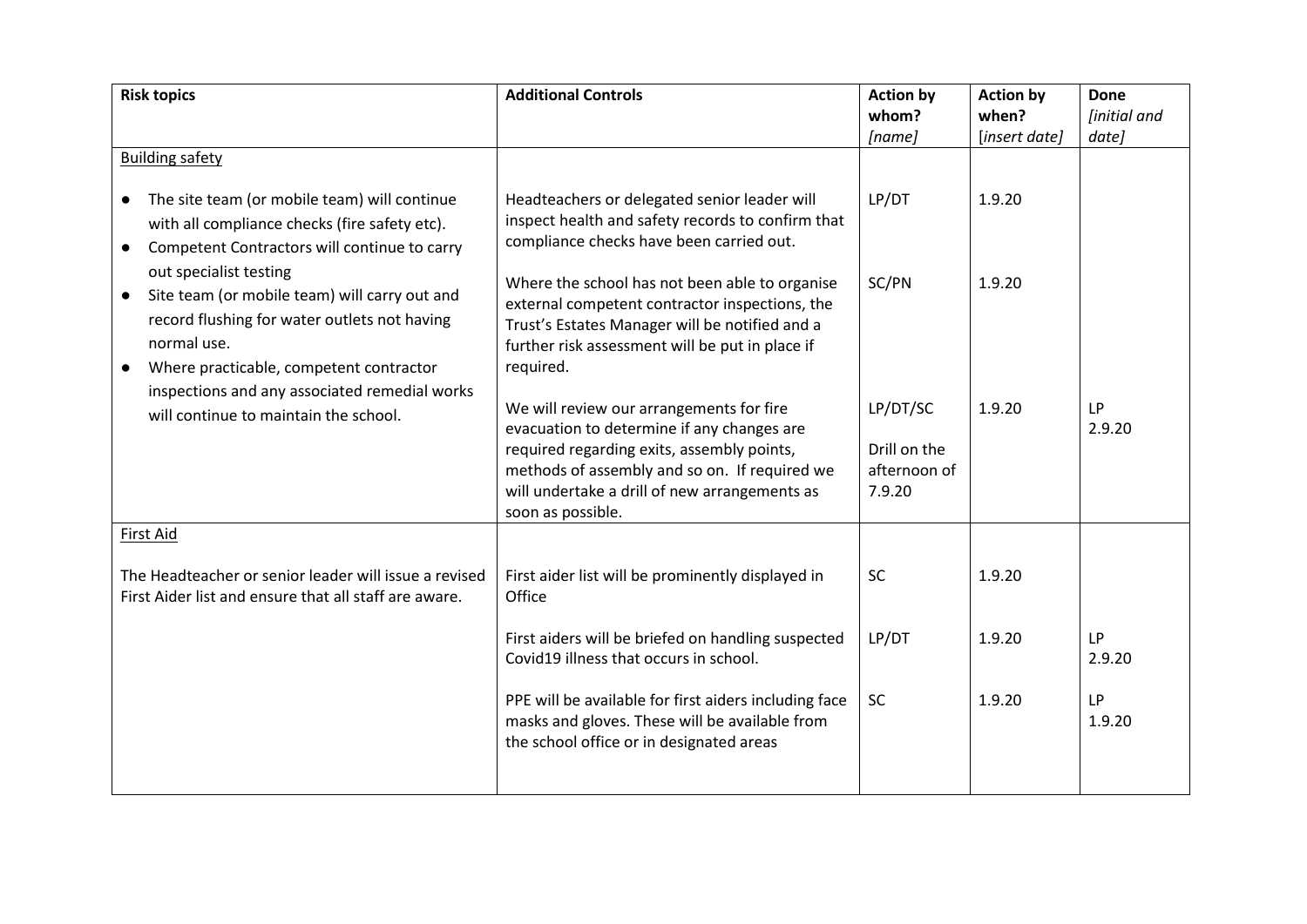|                                                                                                                                                                                                                                                                      | The cleaning team will be briefed on cleaning<br>arrangements following first Aid and suspected<br>Covid 19 illness                                                                                                        | LP/DT | 1.9.20  | <b>LP</b><br>1.9.20 |
|----------------------------------------------------------------------------------------------------------------------------------------------------------------------------------------------------------------------------------------------------------------------|----------------------------------------------------------------------------------------------------------------------------------------------------------------------------------------------------------------------------|-------|---------|---------------------|
| <b>Staff working</b>                                                                                                                                                                                                                                                 |                                                                                                                                                                                                                            |       |         |                     |
| All staff are expected to be able to work in school<br>from September. Those in vulnerable or extremely<br>vulnerable groups, including BAME, should discuss<br>any changes to working practices to mitigate risk.<br>Schools will follow the government guidelines. | Headteacher/appropriate leader will be aware of<br>members of staff in these vulnerable groups and<br>will ensure safe working practices are<br>implemented and additional measures are<br>considered if these are needed. | LP/DT | Ongoing |                     |
| Advice for those who are clinically-vulnerable,<br>including pregnant women, is available.<br>Individuals who were considered to be clinically<br>extremely vulnerable and received a letter advising                                                                | Most staff will be in school. Support those who<br>have worries in a safe return to work.                                                                                                                                  | LP/DT | ongoing |                     |
| them to shield are now advised that they can return<br>to work from 1 August as long as they maintain<br>social distancing.                                                                                                                                          |                                                                                                                                                                                                                            |       |         |                     |
| Advice for those who are extremely clinically<br>vulnerable can be found in the guidance on shielding<br>and protecting people who are clinically extremely<br>vulnerable from COVID-19.                                                                             |                                                                                                                                                                                                                            |       |         |                     |
| Some people with particular characteristics may be<br>at comparatively increased risk from coronavirus<br>(COVID-19), as set out in the COVID-19: review of<br>disparities in risks and outcomes report.                                                             |                                                                                                                                                                                                                            |       |         |                     |
|                                                                                                                                                                                                                                                                      |                                                                                                                                                                                                                            |       |         |                     |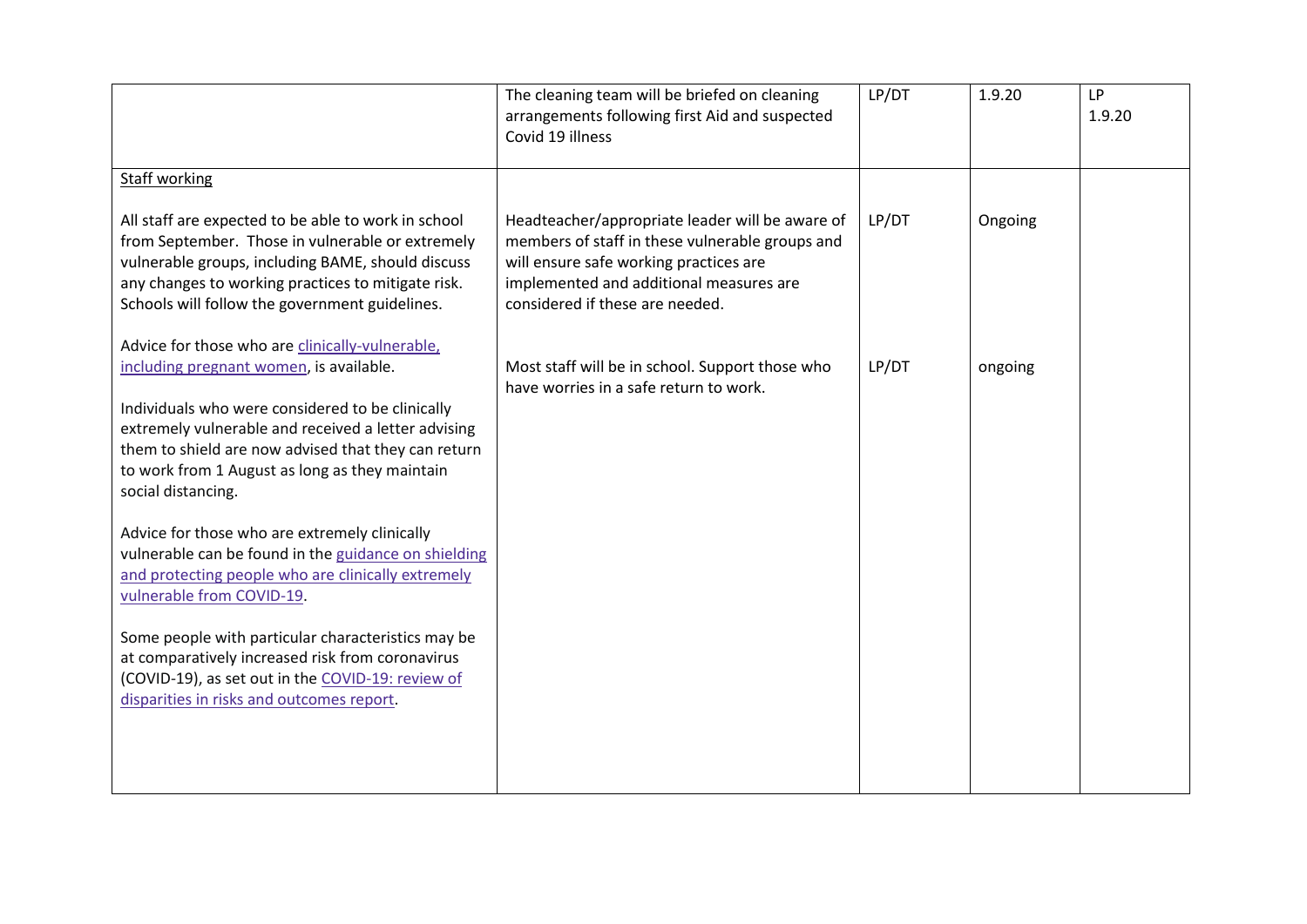| <b>Hand Washing</b>                                                                                                                                                                                                                                                                                                                                                         |                                                                                                                                                                                                                                                                                                                                                                                                                                                                             |                                                 |                              |                                                                 |
|-----------------------------------------------------------------------------------------------------------------------------------------------------------------------------------------------------------------------------------------------------------------------------------------------------------------------------------------------------------------------------|-----------------------------------------------------------------------------------------------------------------------------------------------------------------------------------------------------------------------------------------------------------------------------------------------------------------------------------------------------------------------------------------------------------------------------------------------------------------------------|-------------------------------------------------|------------------------------|-----------------------------------------------------------------|
| Hand washing facilities with soap and water will<br>$\bullet$<br>be in place.<br>Stringent hand washing will be taking place.<br>$\bullet$<br>See hand washing guidance.<br>$\bullet$<br>https://www.nhs.uk/live-well/healthy-<br>$\bullet$<br>body/best-way-to-wash-your-hands/<br>Drying of hands will be with disposable paper<br>$\bullet$<br>towels rather than dryers | Staff and pupils will be reminded on a regular<br>basis to wash their hands for 20 seconds with<br>water and soap and the importance of proper<br>drying with disposable towels. They will also<br>reminded to catch coughs and sneezes in tissues<br>- Follow Catch it, Bin it, Kill it and to avoid<br>touching face, eyes, nose or mouth with unclean<br>hands.                                                                                                          | All staff                                       | ongoing                      |                                                                 |
| https://www.nursingtimes.net/news/research-<br>$\bullet$<br>and-innovation/paper-towels-much-more-<br>effective-at-removing-viruses-than-hand-dryers-<br>17-04-2020/<br>Gel (alcohol-based) sanitisers will be available in<br>$\bullet$<br>any area where washing facilities are not readily<br>available including in classrooms, reception, staff<br>rooms               | Posters updated (appropriate to setting) are<br>$\bullet$<br>displayed throughout the school reminding<br>pupils to wash their hands for 20 seconds<br>Pupils must wash their hands on arrival,<br>$\bullet$<br>before and after break and having lunch,<br>after sneezing/using tissue.<br>There will be support for pupils who have<br>trouble washing their hands independently<br>We will encourage young children to learn<br>and practise these habits through games, | <b>HS</b><br>All staff<br>All staff<br>teaching | 1.9.20<br>ongoing<br>Ongoing | <b>LP</b><br>1.9.20<br>Hand<br>sanitiser<br>stations at<br>gate |
|                                                                                                                                                                                                                                                                                                                                                                             | songs and repetition. Robins and Kingfisher<br>class to do this on a daily basis, just before<br>designated hand washing time.                                                                                                                                                                                                                                                                                                                                              | staff                                           |                              |                                                                 |
| Cleaning                                                                                                                                                                                                                                                                                                                                                                    |                                                                                                                                                                                                                                                                                                                                                                                                                                                                             |                                                 |                              |                                                                 |
| We will follow the COVID-19: cleaning of non-<br>healthcare settings guidance COVID-19: cleaning of<br>non-healthcare settings guidance                                                                                                                                                                                                                                     | Headteacher/senior leader to check that cleaners<br>are aware of guidance and have an appropriate<br>regime                                                                                                                                                                                                                                                                                                                                                                 | LP/DT                                           | 1.9.20                       | <b>LP</b><br>1.9.20                                             |
| There will be frequent cleaning and disinfecting of<br>objects and surfaces that are touched regularly                                                                                                                                                                                                                                                                      | Headteachers will organise cleaning through the<br>school day so that regularly touched surfaces can                                                                                                                                                                                                                                                                                                                                                                        | All staff                                       | ongoing                      | 1.9.20                                                          |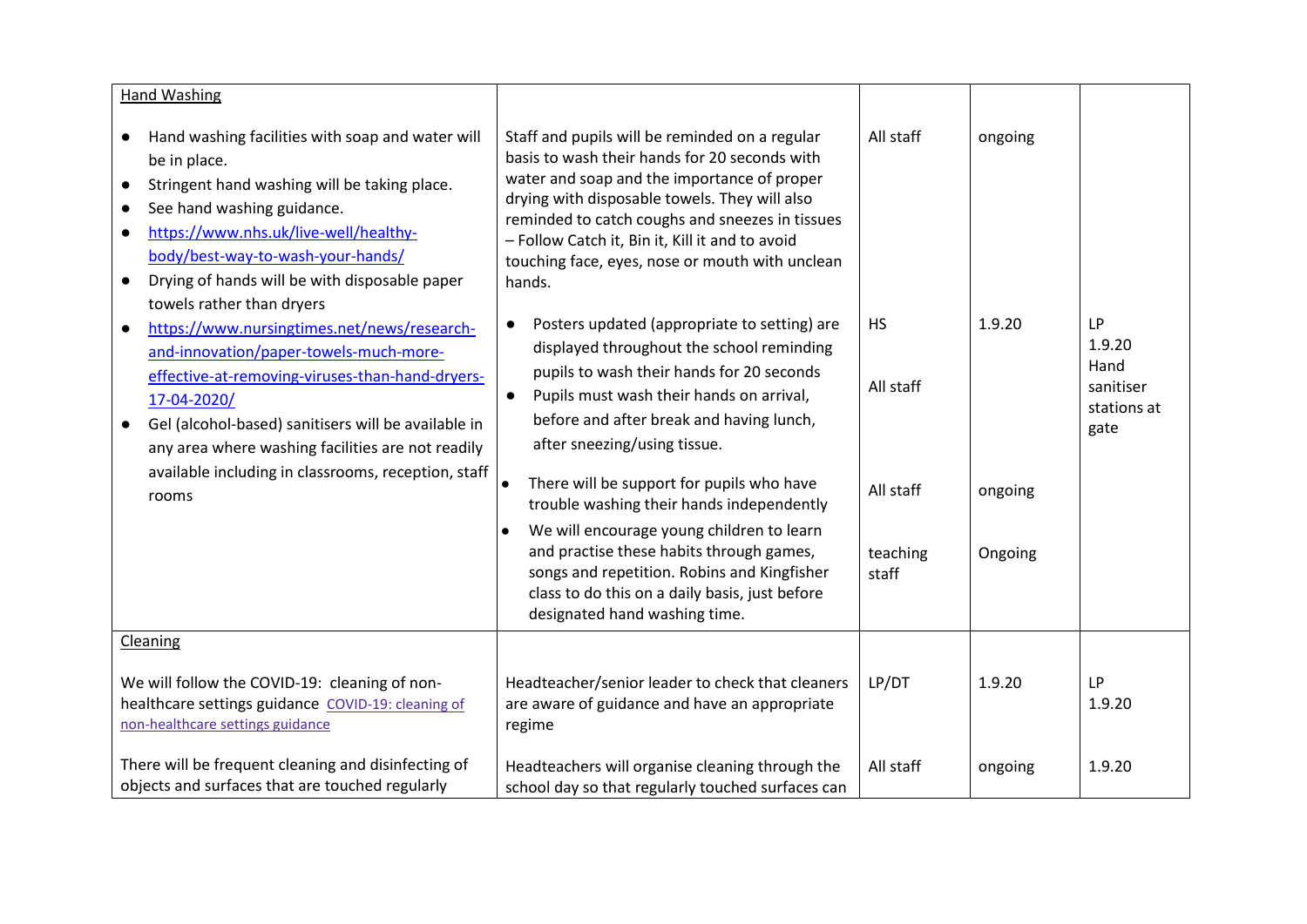| particularly in areas of high use such as door<br>handles, light switches, reception area using<br>appropriate cleaning products and methods. Also                                                       | be wiped down regularly and bins emptied more<br>frequently.                                                                                               |                                 |         |                     |
|----------------------------------------------------------------------------------------------------------------------------------------------------------------------------------------------------------|------------------------------------------------------------------------------------------------------------------------------------------------------------|---------------------------------|---------|---------------------|
| requiring more regular cleaning will be toys, books,<br>desks, sinks, toilets and handrails. Doors can be left<br>open to prevent the more frequent use of handles<br>provided these are not fire doors. | Cleaning materials and PPE available in each<br>teaching area and staff made aware of<br>expectations - this will include a box containing<br>all supplies | SC/LP/DT                        | 1.9.20  | 1.9.20              |
|                                                                                                                                                                                                          | Bins to be emptied before lunch as well as the<br>end of the day.                                                                                          | Teaching<br>staff               | ongoing |                     |
|                                                                                                                                                                                                          | Toilets to be cleaned after break and lunch as<br>well as usual cleaning times.                                                                            | EP/JG/HG/<br>preschool<br>staff | ongoing |                     |
|                                                                                                                                                                                                          | Work stations and door handles to be wiped<br>frequently throughout the day.                                                                               | Teaching<br>staff               | ongoing |                     |
|                                                                                                                                                                                                          | Checklist displayed in each teaching area to be<br>filled in daily and monitored at the end of each<br>day.                                                | SC/HS                           | 1.9.20  | <b>LP</b><br>1.9.20 |
| <b>Social Distancing for staff</b>                                                                                                                                                                       |                                                                                                                                                            |                                 |         |                     |
| Social Distancing: We will follow the relevant<br>guidance on social distancing.                                                                                                                         | To help reduce the spread of coronavirus (COVID-<br>19) we will be reminding everyone of the public<br>health advice -                                     | LP/DT                           | 1.9.20  | 1.9.20              |
| Ideally, adults should maintain 2 metre distance<br>from each other, and from children. This will not                                                                                                    | https://www.gov.uk/government/collections/coronavi<br>rus-covid-19-list-of-guidance                                                                        |                                 |         |                     |
| always possible, particularly when working with<br>younger children, but we will encourage adults to do<br>this when circumstances allow. In particular, they                                            | Posters, leaflets and other materials will be<br>displayed prominently                                                                                     | SC/HS                           | 1.9.20  | 1.9.20              |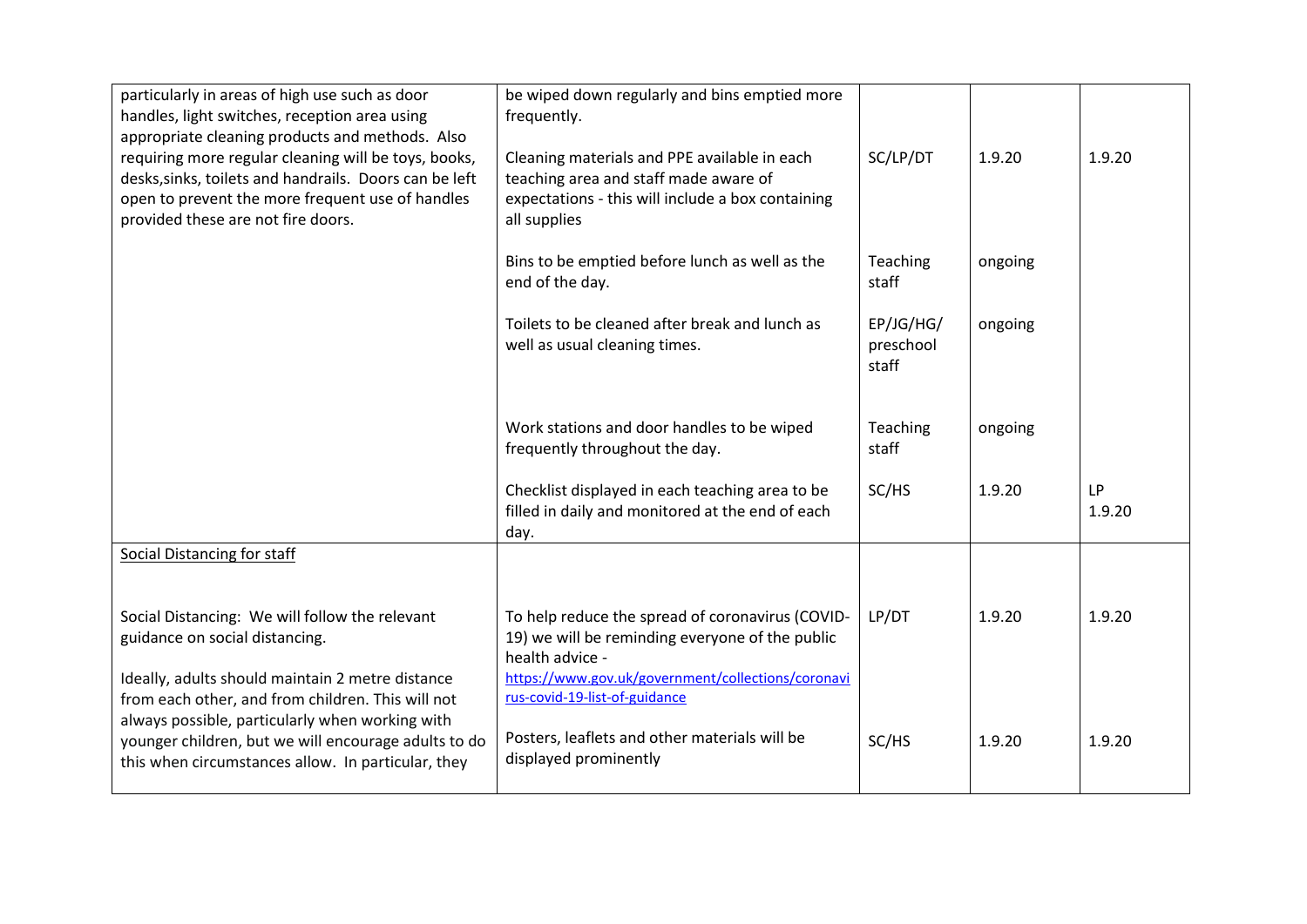| should avoid close face to face contact and minimise<br>time spent within 1 metre of anyone.                                                                                                          | https://www.gov.uk/government/publications/g<br>uidance-to-employers-and-businesses-about-<br>covid-19                                                                                                                                         |                       |         |                     |
|-------------------------------------------------------------------------------------------------------------------------------------------------------------------------------------------------------|------------------------------------------------------------------------------------------------------------------------------------------------------------------------------------------------------------------------------------------------|-----------------------|---------|---------------------|
|                                                                                                                                                                                                       | Checks need to be carried out by site managers,<br>Business Managers or other senior leader                                                                                                                                                    | SC/LP                 | ongoing |                     |
|                                                                                                                                                                                                       | Staff to assigned to a 'bubble' of children.                                                                                                                                                                                                   | LP/DT                 | 1.9.20  | <b>LP</b><br>1.9.20 |
| We will ensure that the same teacher(s) and other<br>staff are assigned to each group and, as far as<br>possible, these stay the same during the day and on<br>subsequent days.                       | Staff to be reminded on a daily basis of the<br>importance of social distancing both in the<br>workplace and outside of it. Stagger break times<br>and lunchtimes to allow safe use of staff room.<br>Provide alternative rest area for staff. | LP/DT                 | ongoing |                     |
| We will take steps to review work schedules<br>including start and finish times where this is possible<br>for teaching staff.                                                                         | Management checks will take place to ensure this<br>is adhered to. Ongoing checks and reminders<br>throughout the day                                                                                                                          | LP/DT                 | Ongoing |                     |
| Staff who are able to fulfil their duties from home<br>will be encouraged to do so.<br>We will take steps to review work schedules<br>including start & finish times where this is possible           | If desks and computers must be shared due to<br>reception rota, for example, these should be<br>wiped between users with alcohol based wipe or<br>other appropriate cleaner.                                                                   | KB/GS                 | ongoing |                     |
| for support staff. As far as possible, desks,<br>telephones and computers will not be shared.                                                                                                         | Office staff to use own desks and computers                                                                                                                                                                                                    | SC/HS                 | ongoing |                     |
| Where offices are shared and the necessary<br>distances are not possible then we will provide<br>separation of these areas, with physical barriers or<br>find alternatives space to relocate the work | Desks and computers in teaching areas to be<br>used by Teacher/Teaching Assistant only.                                                                                                                                                        | All teaching<br>staff | Ongoing |                     |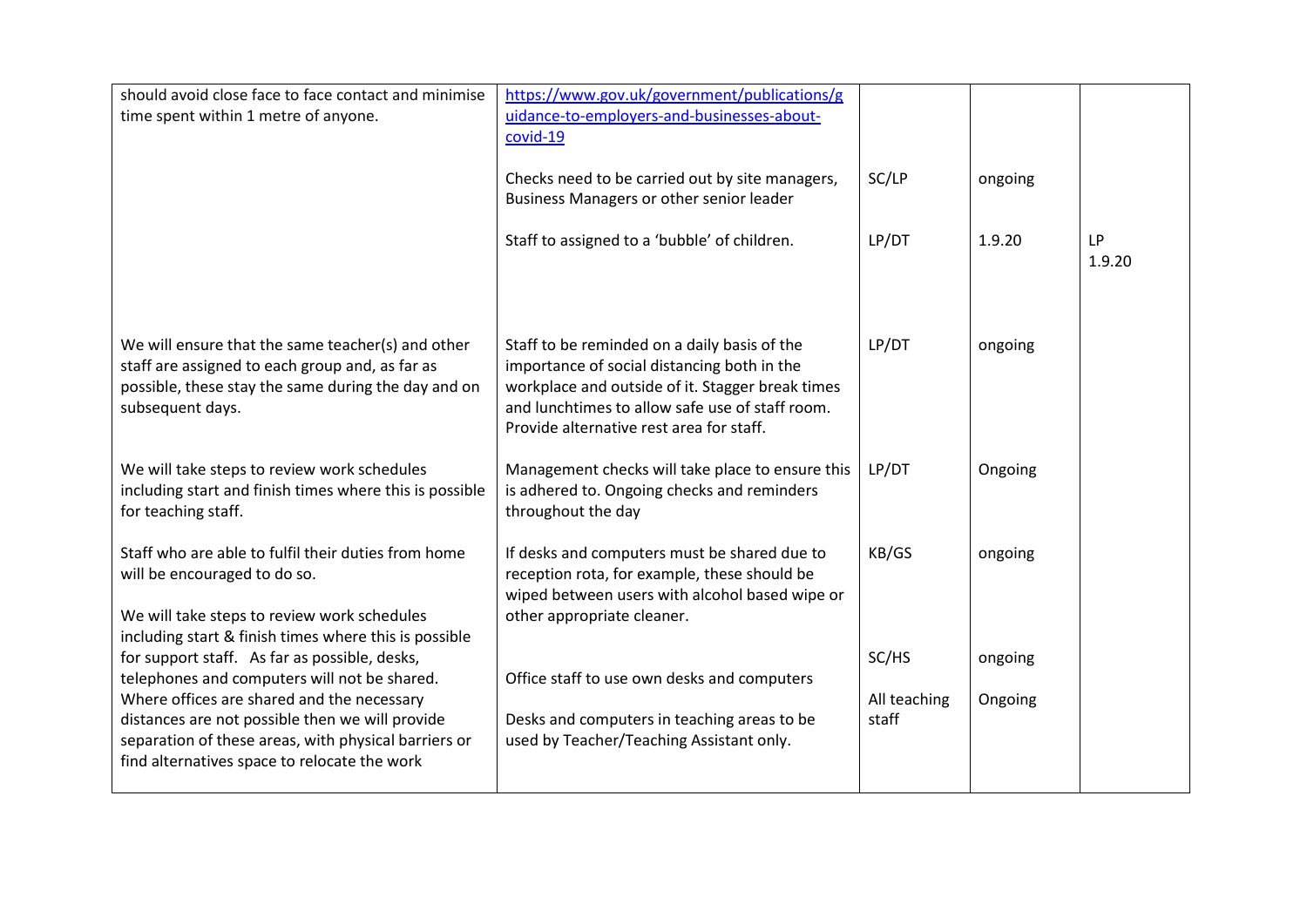| Support staff may be asked to undertake tasks which<br>may be different from normal day to day routine but<br>which are commensurate with their job role or<br>processes may need to change to incorporate social<br>distancing.<br>Social distancing also to be adhered to in staff room<br>and during any rest breaks.                                                                                                                                                                                                                                                                                                         | Break times will be staggered.                                                                                                                                                                                                                                                                                                                                                                                                                                    | LP/DT          | 1.9.20            | <b>LP</b><br>1.9.20 |
|----------------------------------------------------------------------------------------------------------------------------------------------------------------------------------------------------------------------------------------------------------------------------------------------------------------------------------------------------------------------------------------------------------------------------------------------------------------------------------------------------------------------------------------------------------------------------------------------------------------------------------|-------------------------------------------------------------------------------------------------------------------------------------------------------------------------------------------------------------------------------------------------------------------------------------------------------------------------------------------------------------------------------------------------------------------------------------------------------------------|----------------|-------------------|---------------------|
| Staff are often required to meet parents and<br>representatives from other organisations as part of<br>day to day essential work. Staff must continue to<br>follow social distancing during meetings, using larger<br>airy spaces when possible. Non-essential meetings<br>will not take place or may be held over the<br>telephone or using Google Meet. If documents need<br>to change hands during any essential meeting, care<br>should be taken to wash hands afterwards.<br>Face-to-face meetings, if they must happen, should<br>only include "absolutely essential" participants, who<br>should remain two metres apart. | Staff will not invite parents or other agencies to<br>site unless it is absolutely essential and business<br>cannot be satisfactorily conducted by<br>telephone/on-line. All necessary visitors should<br>be expected and reminded ahead of their visit<br>that social distancing arrangements will be in<br>place. . Cover teachers and other agencies<br>essential to supporting pupils will be welcomed<br>to site but expected to comply with rules in place. | LP/DT          | ongoing           |                     |
| Staff at reception areas should be able to rearrange<br>their work space to enable them to maintain a<br>distance from visitors. Hand gel will be available on<br>reception and should be used by all visitors to the<br>school. Pens for signing in will not be shared.                                                                                                                                                                                                                                                                                                                                                         | Clear glass window already in place. Office staff<br>will talk to any visitors through glass.<br>Tape on floor to indicate where it is safe to stand.                                                                                                                                                                                                                                                                                                             | SC/HS<br>LP/DT | ongoing<br>1.9.20 | 1.9.20              |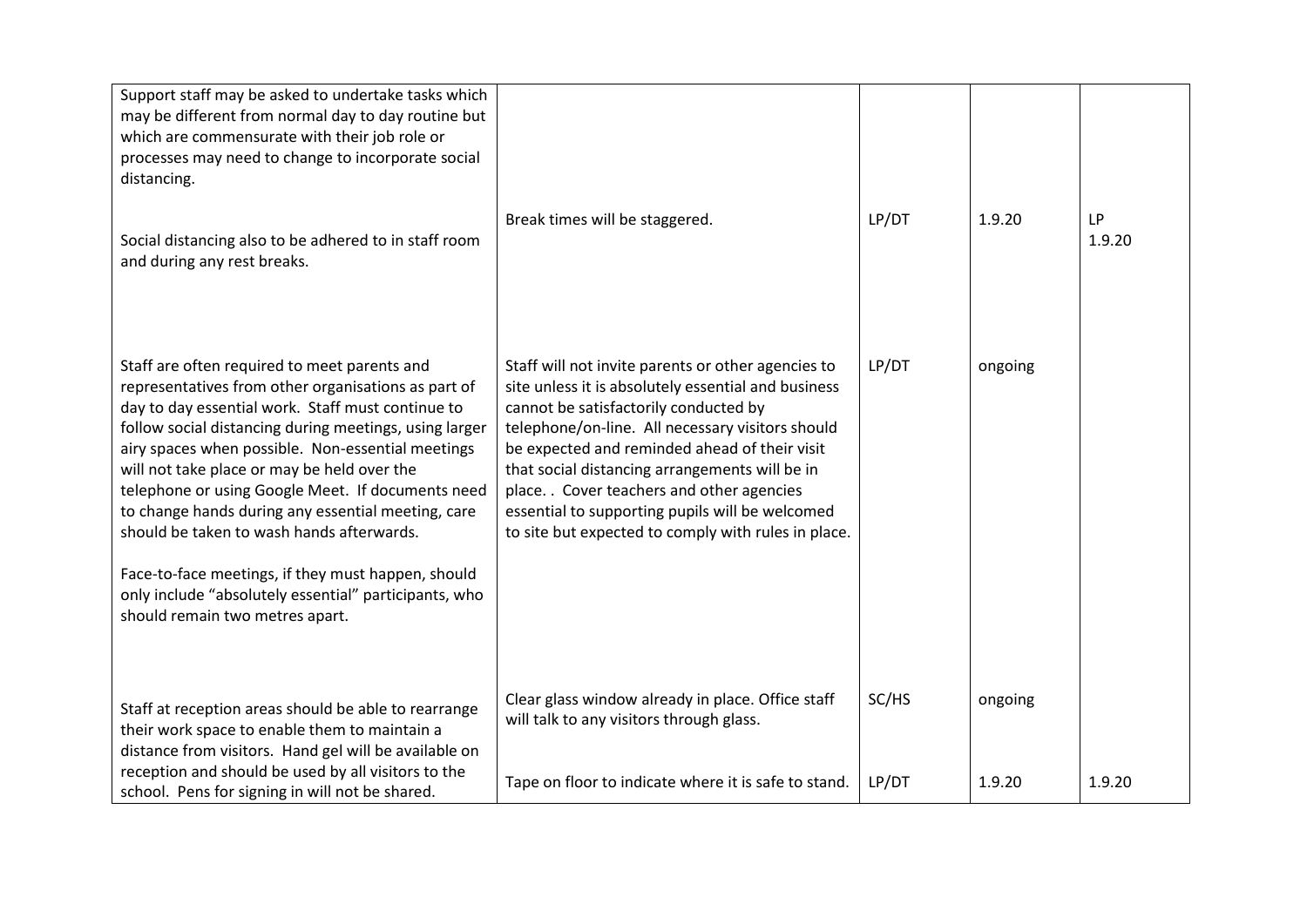|                                                                                                                                                                                                                                                                                          | Revise placement of tape for September to<br>accommodate temporary route for Starlings<br>children to use toilet in main building.                                                                                                                                           |                   |                    |                 |
|------------------------------------------------------------------------------------------------------------------------------------------------------------------------------------------------------------------------------------------------------------------------------------------|------------------------------------------------------------------------------------------------------------------------------------------------------------------------------------------------------------------------------------------------------------------------------|-------------------|--------------------|-----------------|
| Social Distancing and reduction of mixing - pupils                                                                                                                                                                                                                                       | Office staff will sign visitors in so pens not shared<br>All children should attend school unless shielding.                                                                                                                                                                 | SC/HS<br>Teaching | ongoing<br>Ongoing |                 |
|                                                                                                                                                                                                                                                                                          | Those that are anxious may need more support.<br>BAME may need additional support. Write to                                                                                                                                                                                  | staff             |                    |                 |
|                                                                                                                                                                                                                                                                                          | BAME families with advice on additional safety.                                                                                                                                                                                                                              | LP/DT             | 1.9.20             | LP/DT<br>1.9.20 |
| Younger children will not be able to maintain social<br>distancing, and it is acceptable for them not to<br>distance within their group.                                                                                                                                                 | Social distancing for settings with very young<br>children will be harder to maintain. Staff should<br>implement the recommended measures as far as<br>they are able, whilst ensuring children are kept<br>safe and well cared for.                                          | LP/DT             | 1.9.20             | 1.9.20          |
| Consistent groups reduce the risk of transmission by<br>limiting the number of pupils and staff in contact<br>with each other to only those within the group.                                                                                                                            | Children to be placed in 'bubbles' with an adult<br>that will stay with them on subsequent days. All<br>staff are first aid trained. PPE available in all<br>teaching areas.                                                                                                 | LP/DT             | ongoing            | 1.9.20          |
| Whatever the size of the "bubble", they should be<br>kept apart from other groups where possible and<br>older children should be encouraged to keep their<br>distance within groups. Where possible, we will<br>limit interaction, sharing of rooms and social spaces<br>between groups. | Teachers and other staff will use age appropriate<br>ways to encourage children to follow social<br>distancing, hand-washing and other guidance.<br>They should encourage parents/carers to<br>reinforce these messages at home, by asking<br>them to remind their children. | All staff         | ongoing            |                 |
|                                                                                                                                                                                                                                                                                          | School bubbles:<br>Preschool - Robins<br>Key Stage 1 bubble - Kingfisher class and Starlings class<br>Key Stage 2 bubble - Swallows Class                                                                                                                                    |                   |                    |                 |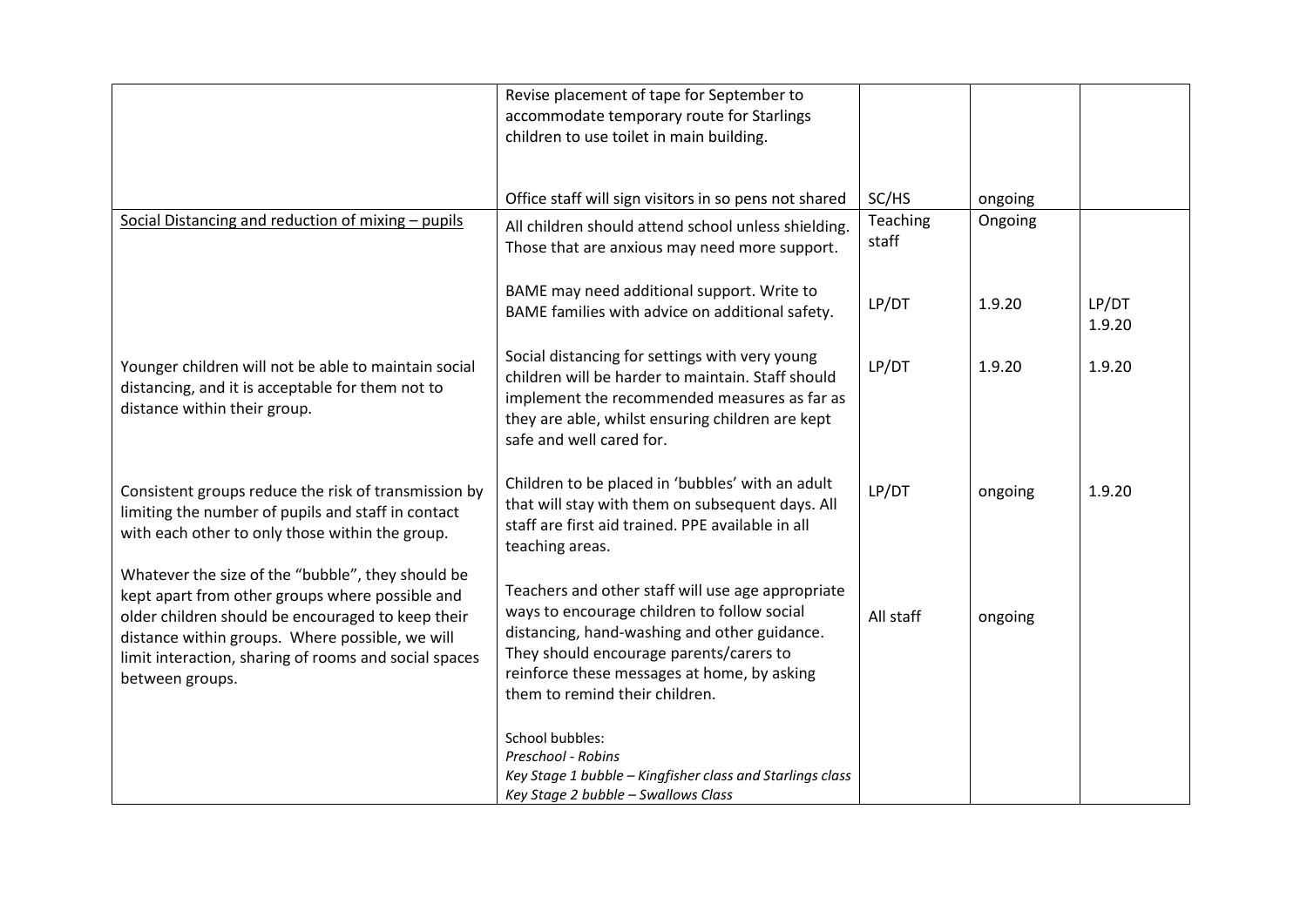|                                                                                                                                                                                                  | The bubbles will not mix, but 2m distancing will<br>not be achievable within the discrete bubble.<br>However the adults in the bubble will aim to<br>maintain 2m distance from children (unless<br>working as 1:1) | LP/DT    | 1.9.20 | <b>LP</b><br>1.9.20 |
|--------------------------------------------------------------------------------------------------------------------------------------------------------------------------------------------------|--------------------------------------------------------------------------------------------------------------------------------------------------------------------------------------------------------------------|----------|--------|---------------------|
| We will make adaptations to the classroom to<br>support distancing where possible. This will include<br>seating pupils side by side and facing forwards,<br>rather than face to face or side on. | All children in school full time. Classroom layout<br>will change, desks forward facing but not in<br>Kingfishers and Robins. All children will have a<br>pencil case with own set of equipment.                   |          |        | <b>LP</b><br>1.9.20 |
| We will remove unnecessary furniture out of<br>classrooms to make more space.                                                                                                                    |                                                                                                                                                                                                                    |          |        |                     |
| The timetable will be adjusted to keep groups apart<br>and movement around the school to a minimum.                                                                                              |                                                                                                                                                                                                                    |          |        |                     |
| Schools should also consider staggered break times<br>and lunch times (and time for cleaning surfaces in<br>the dining hall between groups).                                                     | Hot food will be delivered in individual portion<br>containers to each bubble area. Disposable<br>containers and utensils will be used. Food will be<br>distributed by adults wearing PPE                          | LP/DT/HS | 1.9.20 | 1.9.20              |
| We will ensure that pupils only mix in a small,<br>consistent group and that small groups will stay<br>away from other people and groups. As far as                                              |                                                                                                                                                                                                                    |          |        |                     |
| possible the group will remain in the same area and<br>avoid using areas already used by other groups.                                                                                           | Lunch for all children will be $12 - 1$ pm. The<br>children will eat in the classrooms.                                                                                                                            |          |        |                     |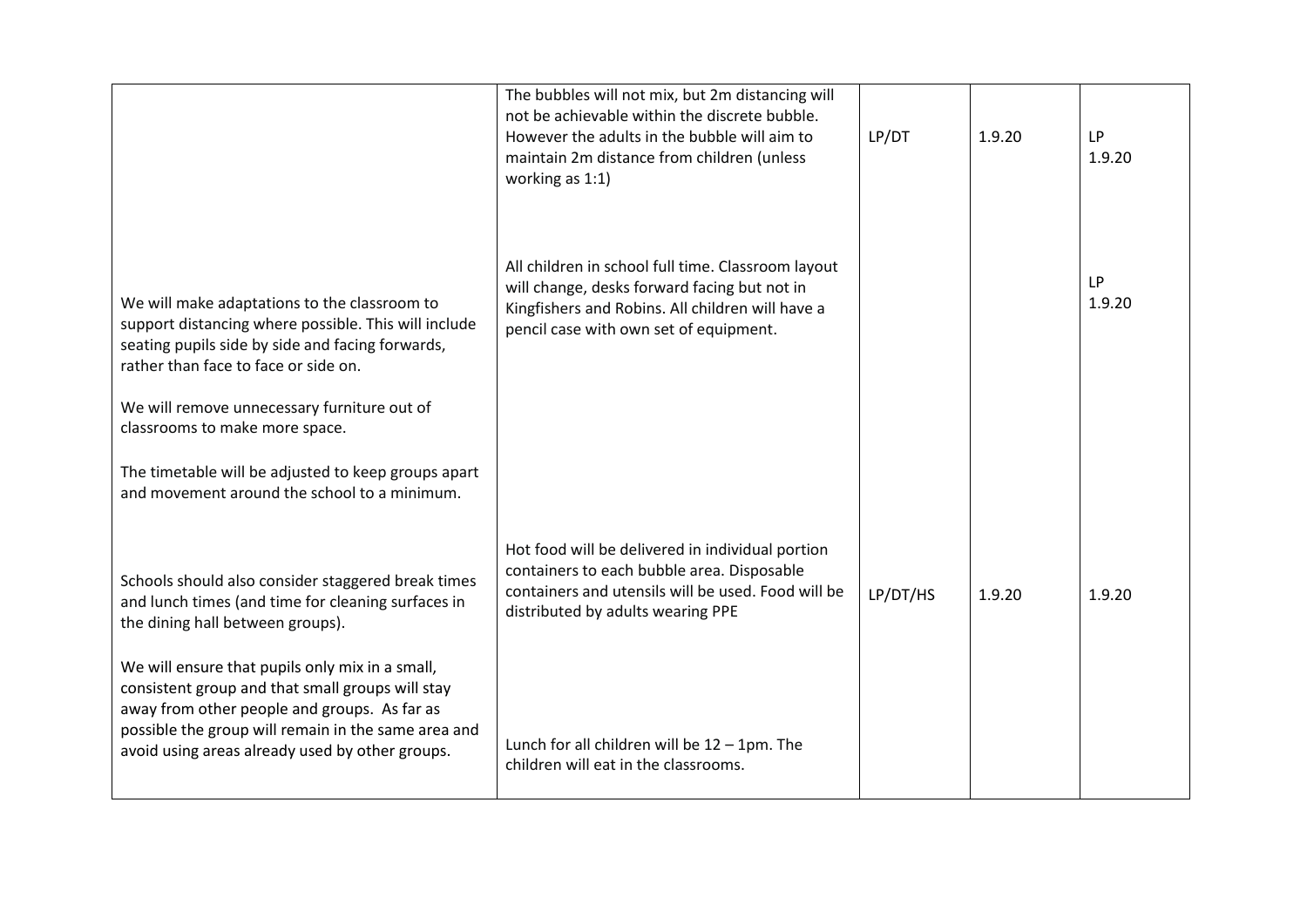| We will consider the best place and timings for<br>lunch. If it is not possible to provide sufficient<br>distance and in order to prevent mixing of groups,<br>lunch may be brought into the classroom. |                                                                                                                                                                                                              | Midday<br>supervisors  | ongoing |                     |
|---------------------------------------------------------------------------------------------------------------------------------------------------------------------------------------------------------|--------------------------------------------------------------------------------------------------------------------------------------------------------------------------------------------------------------|------------------------|---------|---------------------|
| Soft toys and items that are difficult to clean will be<br>removed from classrooms.                                                                                                                     | Equipment, toys and surfaces should be cleaned<br>and disinfected more frequently. Record on<br>checklist, displayed in teaching areas and hall.<br>Toys and equipment not in use removed from<br>classrooms | All staff              | ongoing |                     |
|                                                                                                                                                                                                         | Teaching staff to wipe work surfaces and door<br>handles after each teaching session.                                                                                                                        | PS/GS/KB               | 1.9.20  | 1.9.20              |
|                                                                                                                                                                                                         | Toys and equipment cleaned daily.<br>Review management of cleaning on weekly basis.                                                                                                                          | Spare<br>support staff | ongoing |                     |
|                                                                                                                                                                                                         |                                                                                                                                                                                                              | LP/DT                  | ongoing |                     |
| Groups should be kept apart, so there will be no<br>large gatherings including assemblies with more                                                                                                     | Lunch staggered in own classes and playground.<br>Lunchtime will be $12 - 1$ pm.                                                                                                                             | LP/DT                  | 1.6.20  | <b>LP</b><br>1.9.20 |
| than one group.                                                                                                                                                                                         | Robins - eat and play in their area<br>Key stage 1 - Kingfishers and Starlings eat in class<br>12.00 - 12.30. Play outside 12.30 - 1pm                                                                       | Midday<br>supervisors  | ongoing |                     |
|                                                                                                                                                                                                         | Key stage 2 - Swallows play outside 12.00 -<br>12.30. Eat in class 12.30 - 1pm                                                                                                                               |                        |         |                     |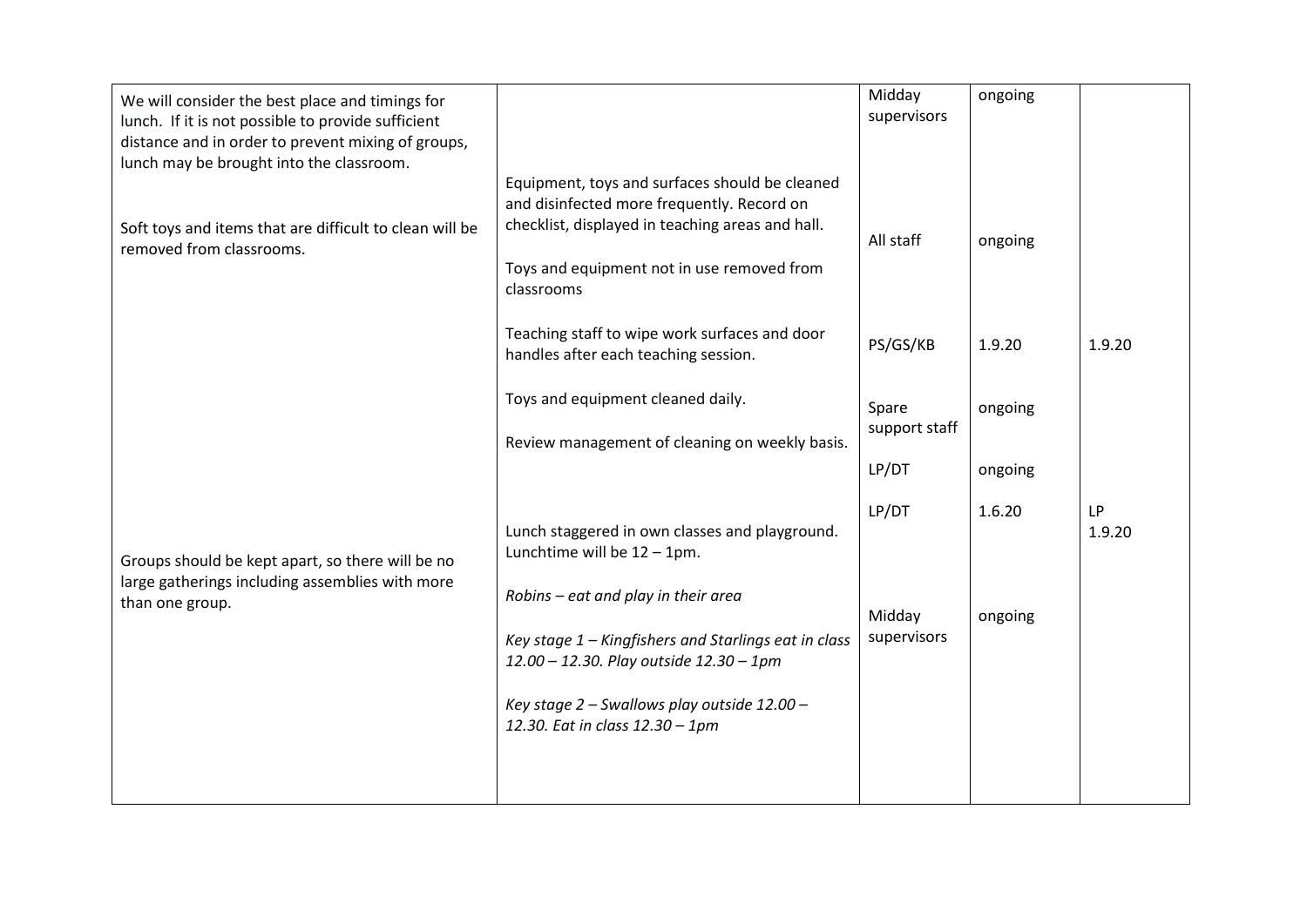|                                                                                                                                                                                                                                                                                                                    | Assemblies will be held within bubbles. No<br>singing assembly<br>Monday - KS1 assembly in Kingfisher class PS<br>KS2 assembly in Swallows class LP<br>Tuesday - reflection in own class LP/PS/KB<br>Wednesday - reflection in own class GS/PS/KB<br>Thursday - KS1 assembly in Starling class KB<br>KS2 assembly in Swallows class GS<br>KS1 celebration LP<br>Friday -<br><b>KS2</b> celebration LP<br>Daily circle time to include well being activities,<br>social distancing stories and hand washing songs. | LP/DT<br>All teaching<br>staff | Ongoing |                     |
|--------------------------------------------------------------------------------------------------------------------------------------------------------------------------------------------------------------------------------------------------------------------------------------------------------------------|-------------------------------------------------------------------------------------------------------------------------------------------------------------------------------------------------------------------------------------------------------------------------------------------------------------------------------------------------------------------------------------------------------------------------------------------------------------------------------------------------------------------|--------------------------------|---------|---------------------|
|                                                                                                                                                                                                                                                                                                                    | Children will be given their own pencil case which<br>will include all essential stationery equipment<br>needed during the day.                                                                                                                                                                                                                                                                                                                                                                                   |                                |         |                     |
| For individual and very frequently used equipment,<br>such as pencils and pens, staff and pupils will have<br>their own items and these will not be shared.<br>Classroom based resources, such as books and                                                                                                        |                                                                                                                                                                                                                                                                                                                                                                                                                                                                                                                   | SC/HS                          | 1.9.20  | <b>LP</b><br>1.9.20 |
| games, will be shared within the bubble but will be<br>regularly cleaned along with all frequently touched<br>surfaces.                                                                                                                                                                                            | Reading books will not be shared with other<br>classes. Other equipment will be cleaned and left<br>out of use for required amount of time.                                                                                                                                                                                                                                                                                                                                                                       |                                |         |                     |
| Resources that are shared between classes or<br>bubbles, such as sports, art and science equipment<br>will be cleaned frequently and meticulously and<br>always between bubbles, or rotated to allow them<br>to be left unused and out of reach for a period of 48<br>hours (72 hours for plastics) between use by | All practical lessons will need to be risk assessed<br>and signed off by LP/DT                                                                                                                                                                                                                                                                                                                                                                                                                                    | All staff                      | ongoing |                     |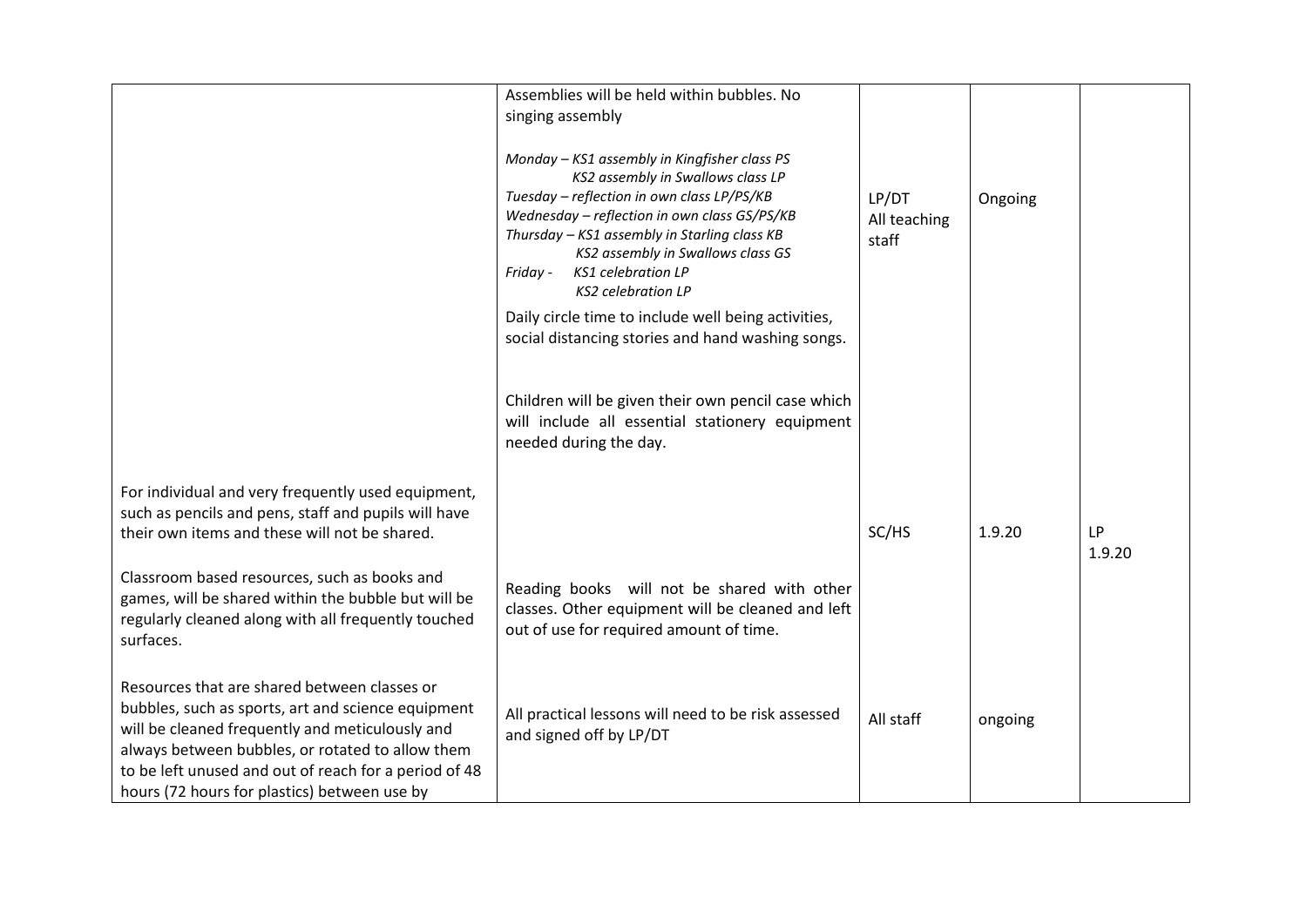|                                                                                                                                                                                                                                | LP/DT             | Ongoing |                     |
|--------------------------------------------------------------------------------------------------------------------------------------------------------------------------------------------------------------------------------|-------------------|---------|---------------------|
|                                                                                                                                                                                                                                |                   |         |                     |
| Uniform to be worn.                                                                                                                                                                                                            | LP/DT             | 1.9.20  | 1.9.20              |
| To minimise risk of contamination, change of<br>clothing should remain in school (Robins). All<br>other children will need to bring in PE kits. Staff<br>informed                                                              | LP/DT             | 1.9.20  | 1.9.20              |
| Entrance will be through the disabled gate, into<br>the playground. Kingfishers will start in the<br>Memorial hall. Their entrance through main door.                                                                          | LP/DT             | 1.9.20  | <b>LP</b><br>1.9.20 |
| Start of day -<br>Preschool (Robins) arrive 8:30am<br>KS1(Kingfishers and Starlings) arrive 8:35am<br>KS2 (Swallows) arrive 8.45am                                                                                             | LP/DT             | 1.9.20  | 1.9.20              |
| End of day $-$<br>Preschool (Robins) leave 3:00pm<br>KS1 (Kingfishers and Starlings) leave 3.05pm<br>KS2 (Swallows) leave 3.15pm                                                                                               |                   |         |                     |
| Parents to stay outside of playground and<br>children will be handed over to them. The same<br>will apply to Robins. Use outside entrances to<br>classrooms. Kingfisher parents also encouraged<br>to remain outside the hall. | Teaching<br>staff | ongoing |                     |
|                                                                                                                                                                                                                                |                   | LP/DT   | ongoing             |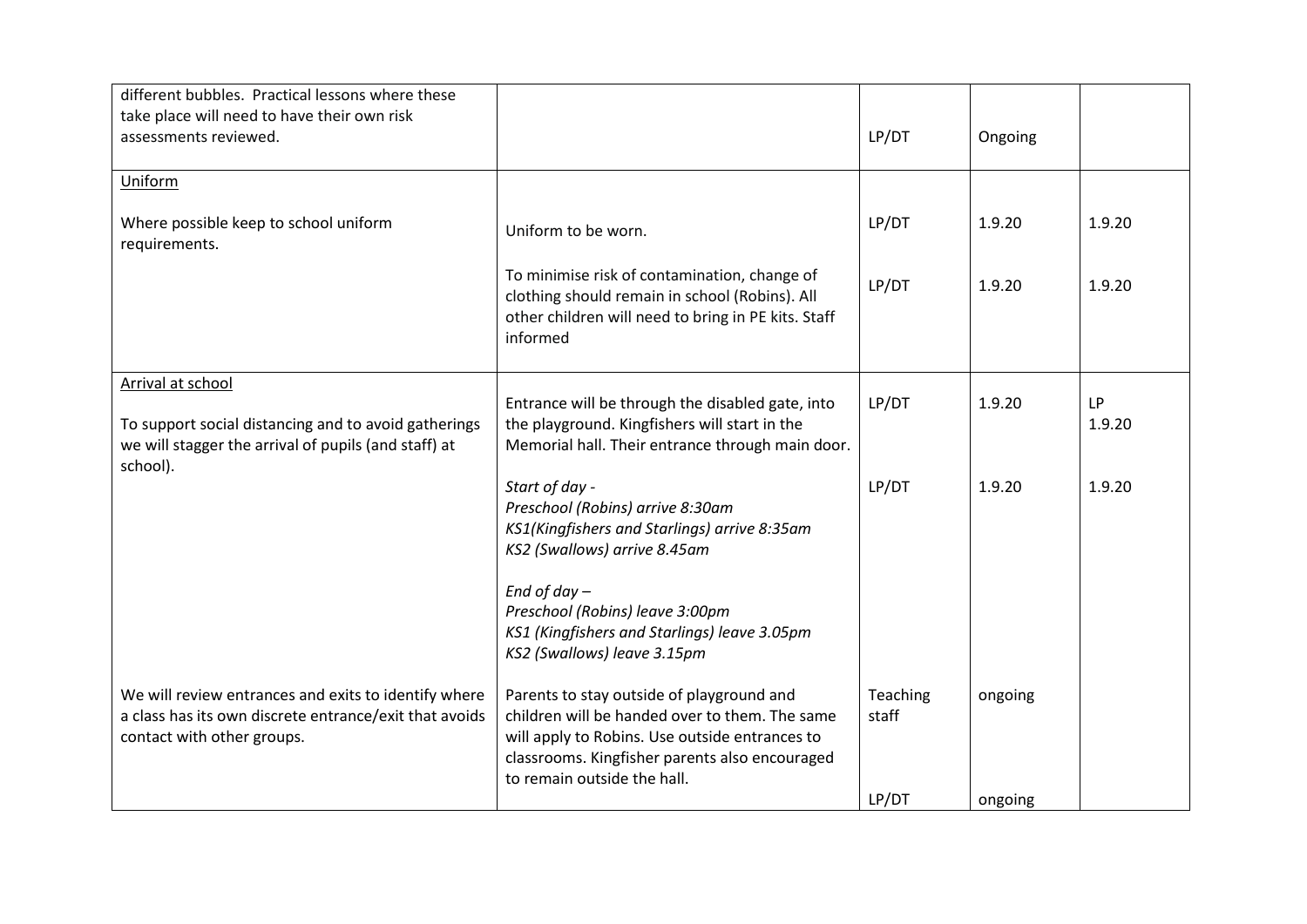| Consideration will be given as to whether any<br>different arrangements are necessary for the arrival<br>of contractors to site.<br>We will have a process for removing face coverings<br>when pupils and staff who use them arrive at school.<br>Pupils must be instructed not to touch the front of<br>their face covering during use or when removing<br>them. They must wash their hands immediately on<br>arrival (as is the case for all pupils), dispose of<br>temporary face coverings in a covered bin or place<br>reusable face coverings in a plastic bag they can take<br>home with them, and then wash their hands again<br>before heading to their classroom. | No contractors without prior agreement.<br>All children who arrive wearing face coverings to<br>remove and wash hands. Disposable face<br>coverings should be placed in a separate bin.<br>Reusable face coverings in a plastic bag ready for<br>use after school. | Teaching<br>staff | ongoing |                     |
|-----------------------------------------------------------------------------------------------------------------------------------------------------------------------------------------------------------------------------------------------------------------------------------------------------------------------------------------------------------------------------------------------------------------------------------------------------------------------------------------------------------------------------------------------------------------------------------------------------------------------------------------------------------------------------|--------------------------------------------------------------------------------------------------------------------------------------------------------------------------------------------------------------------------------------------------------------------|-------------------|---------|---------------------|
| Movement around the school                                                                                                                                                                                                                                                                                                                                                                                                                                                                                                                                                                                                                                                  |                                                                                                                                                                                                                                                                    |                   |         |                     |
| Lessons will be planned to reduce the movement<br>around the school.                                                                                                                                                                                                                                                                                                                                                                                                                                                                                                                                                                                                        | 'Bubbles' in own designated area with same<br>adult, each child to have access to own<br>equipment on workstation. Each child will have<br>their own stationery set which will include<br>stationery equipment they will need during the<br>day.                   | LP/DT             | 1.9.20  | <b>LP</b><br>1.9.20 |
| If possible we will design a one-way system around<br>the school.                                                                                                                                                                                                                                                                                                                                                                                                                                                                                                                                                                                                           | Some areas of the school will be out of bounds to<br>children to restrict unnecessary movement.<br>(offices, hall and main entrance) Until KS1 toilets<br>are complete, starling class to use the corridor to<br>access toilets in the main building.              | LP/DT             | 1.9.20  | <b>LP</b><br>1.9.20 |
| We will avoid queues (eg outside of classrooms)                                                                                                                                                                                                                                                                                                                                                                                                                                                                                                                                                                                                                             |                                                                                                                                                                                                                                                                    |                   |         |                     |
|                                                                                                                                                                                                                                                                                                                                                                                                                                                                                                                                                                                                                                                                             | Use of toilets next to learning space only (apart<br>from Starling Class in September)                                                                                                                                                                             | LP/DT             | 1.9.20  | <b>LP</b><br>1.9.20 |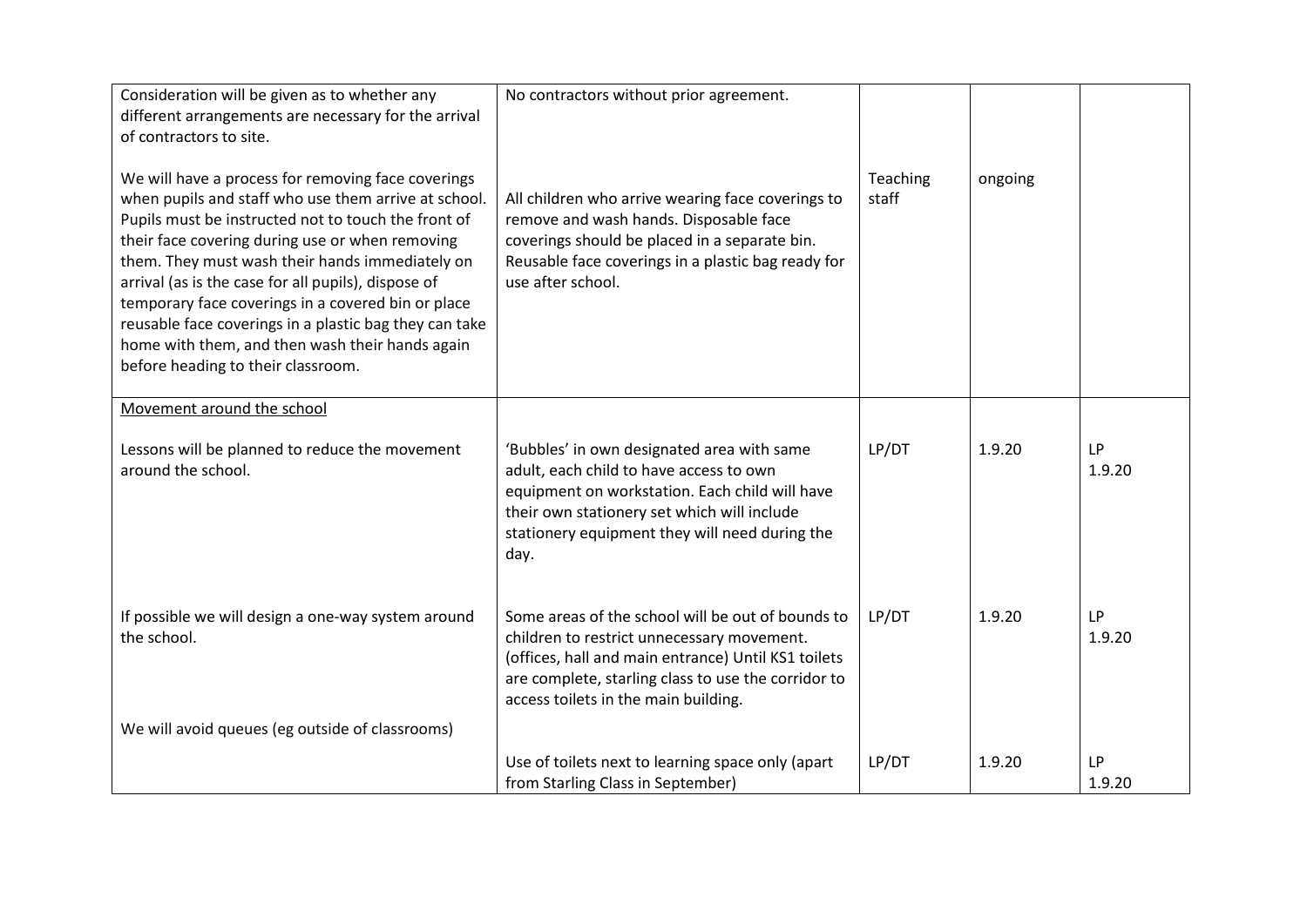|                                                                                                                                                                                                                                     | Lunchtimes and break times outside where<br>possible or in their learning area if weather<br>prevents this.                                                                                                                                                                                   | All staff | ongoing |                     |
|-------------------------------------------------------------------------------------------------------------------------------------------------------------------------------------------------------------------------------------|-----------------------------------------------------------------------------------------------------------------------------------------------------------------------------------------------------------------------------------------------------------------------------------------------|-----------|---------|---------------------|
|                                                                                                                                                                                                                                     | Clear signage around school to indicate entrances<br>and exits.                                                                                                                                                                                                                               | SC/HS     | 1.9.20  | <b>LP</b><br>1.9.20 |
| Use of toilets<br>Different groups do not need to be allocated their<br>own toilet blocks, but toilets will need to be cleaned<br>regularly and pupils must be encouraged to clean<br>their hands thoroughly after using the toilet | Staff should pay particular attention to<br>handwashing before and after supporting<br>children who need help with toileting (or eating),<br>as well as avoiding touching their own face whilst<br>at work. Children will be reminded to wash hands<br>for 20 seconds after using the toilet. | LP/DT     | Ongoing |                     |
| Use of outdoor space                                                                                                                                                                                                                |                                                                                                                                                                                                                                                                                               |           |         |                     |
| When possible, we will use outdoor space as this can<br>limit transmission and allow distance between<br>children                                                                                                                   | Where possible playtimes and lunchtimes will be<br>outside. Children will need wellies to enable all<br>weather use of the field.                                                                                                                                                             | SP/FB     | ongoing |                     |
| Outdoor equipment will be regularly cleaned and<br>not used by multiple groups at the same time.                                                                                                                                    | Play equipment to be separated into two sets and<br>only used with that same set of children, the<br>outdoor play trail can also be used. The use of<br>this will be on a weekly rota.                                                                                                        | SP/FB     | 1.9.20  |                     |
| Play time will take place in discrete groups. Where<br>necessary the playground will be marked out into<br>designated areas                                                                                                         | Playtimes and lunchtimes to be staggered for<br>each bubble.                                                                                                                                                                                                                                  | LP/DT     | 1.9.20  |                     |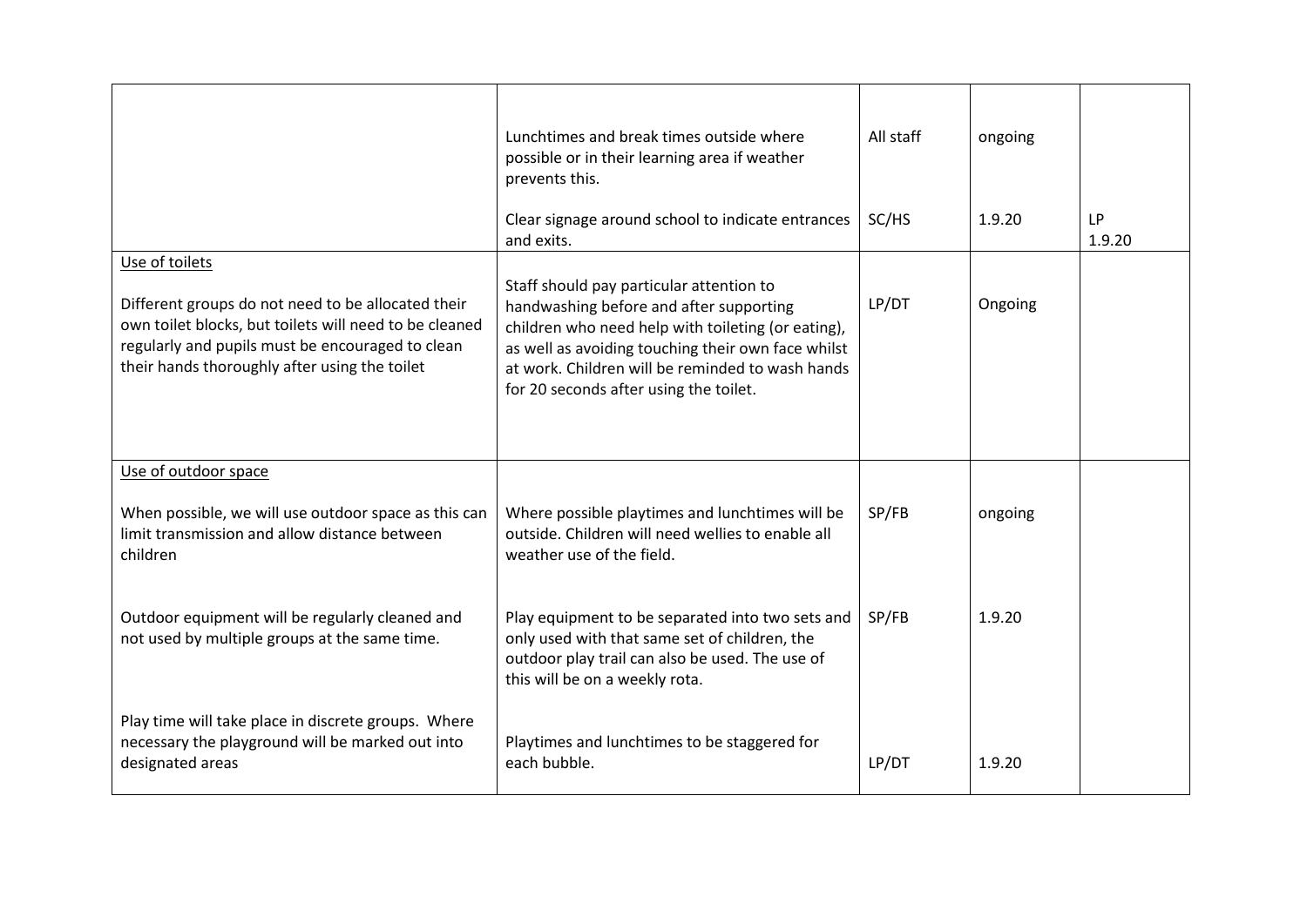| School trips will not take place in the Autumn term                                                                                    | Playtimes<br>Robins - in own area<br>KS1 (Kingfishers and Starlings) 10.15am<br>KS2 (Swallows) 10.30am<br>Trips off site to forest school/ wellie walks will<br>not take place in Term 1 due to ratio numbers.<br>This will be reviewed in October                                                                          | LP/DT             | Review<br>October<br>2020 | <b>LP</b><br>1.9.20 |
|----------------------------------------------------------------------------------------------------------------------------------------|-----------------------------------------------------------------------------------------------------------------------------------------------------------------------------------------------------------------------------------------------------------------------------------------------------------------------------|-------------------|---------------------------|---------------------|
| Curriculum                                                                                                                             |                                                                                                                                                                                                                                                                                                                             |                   |                           |                     |
| Curriculum should be largely as planned. Catch up<br>and interventions were appropriate.                                               | Long term/medium term planning should reflect<br>missed learning and next steps.                                                                                                                                                                                                                                            | Teaching<br>staff | 1.9.20                    | 1.9.20              |
| Extra-curricular activities may take place if bubbles<br>do not mix                                                                    | Proposed clubs for Autumn term will be offered<br>to a bubble at a time and then reviewed at half<br>term to minimise risk of cross contamination.<br>Autumn 1<br>Monday - sports club KS2<br>Tuesday - Sunflower KS1<br>Wednesday - Eliart KS2 (dependant on numbers)<br>Thursday - creative club KS1<br>Friday - Yoga KS2 | LP/DT             | 1.9.20                    | <b>LP</b><br>1.9.20 |
| PE coaches will deliver PE. Equipment will be<br>cleaned between sessions and 2 m social distancing<br>will be observed with children. | PE to be timetabled with IG sports. Equipment<br>cleanliness discussed and planning shared.<br>Parents informed<br>Monday<br>1-2pm (Kingfisher)<br>2 - 3pm (Swallows)<br>Wednesday<br>$1 - 2pm$ (Robins)                                                                                                                    | LP/DT             | 1.9.20                    | <b>LP</b><br>1.9.20 |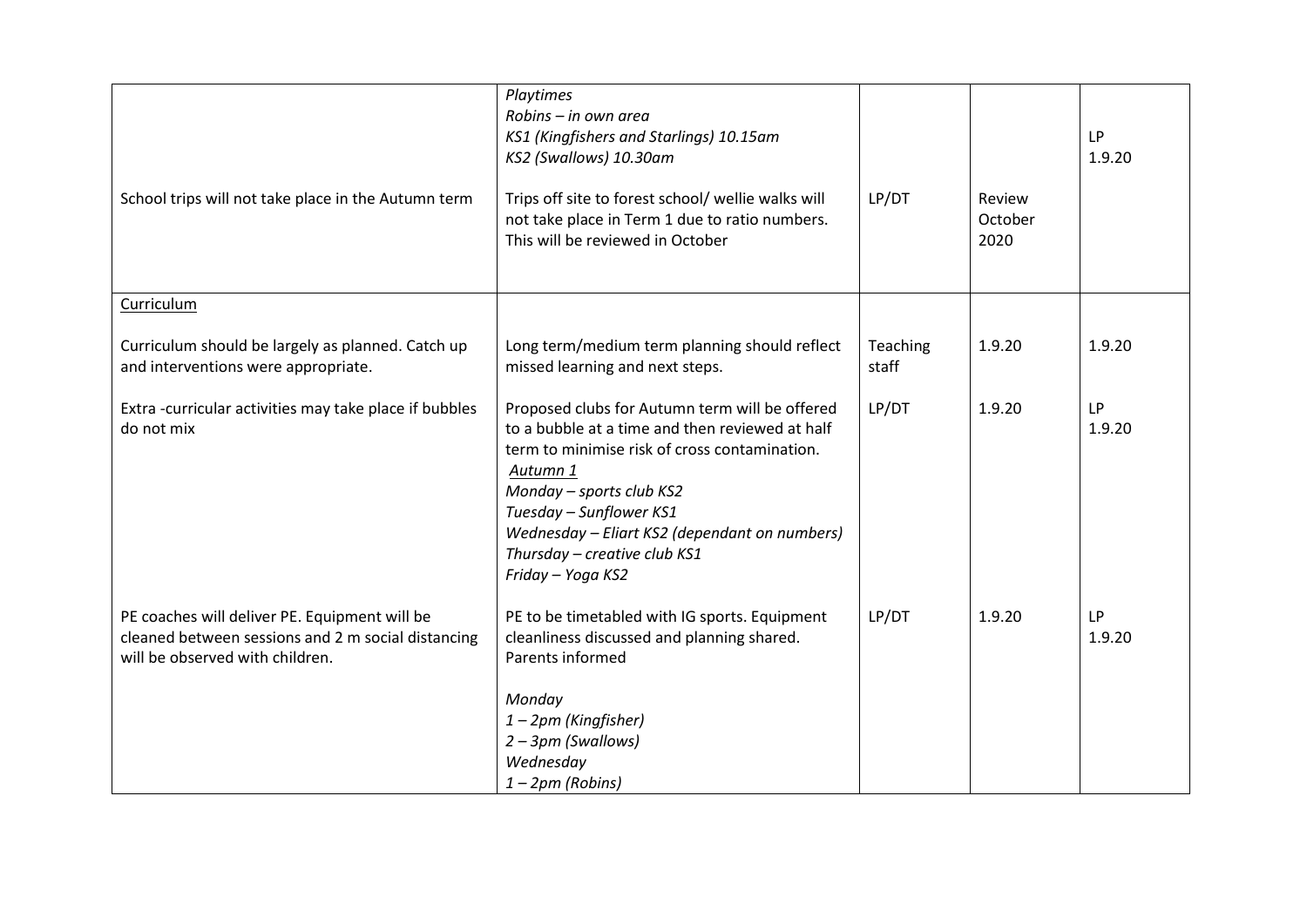|                                                                                                                                                                                                                                                                                                                               | 2 - 3pm (Starlings)                                                                                                                    |                   |         |                     |
|-------------------------------------------------------------------------------------------------------------------------------------------------------------------------------------------------------------------------------------------------------------------------------------------------------------------------------|----------------------------------------------------------------------------------------------------------------------------------------|-------------------|---------|---------------------|
| Swimming lessons will not take place for the<br>foreseeable future.                                                                                                                                                                                                                                                           | Inform sports centre. Review for the Spring term                                                                                       | SC                | 1.9.20  |                     |
| Planning and resources in place in the event of<br>second lockdown to ensure that education is<br>disrupted as little as possible.                                                                                                                                                                                            | Plan and prepare resources in the event of<br>second lockdown.                                                                         | Teaching<br>staff | Ongoing |                     |
| PPE: gloves                                                                                                                                                                                                                                                                                                                   |                                                                                                                                        |                   |         |                     |
| When possible, spillages etc. should be cleared by<br>the cleaning staff. If these staff are not available,<br>then disposable gloves must be worn. Staff will be<br>instructed on how to remove gloves carefully to<br>reduce contamination and how to dispose of them<br>safely.                                            | Staff to be reminded that wearing of gloves is not<br>a substitute for good hand washing and that<br>gloves can also spread the virus. | LP/DT             | 1.9.20  | <b>LP</b><br>1.9.20 |
| Gloves will be worn for the administration of all First<br>Aid and for support children with toileting, nappy                                                                                                                                                                                                                 | Gloves to be worn by all administering first aid.                                                                                      | All staff         | ongoing |                     |
| changing etc                                                                                                                                                                                                                                                                                                                  | Gloves to be worn by all supporting children with<br>toileting, nappy changing etc.                                                    | PL/SB/SM/C<br>M   | ongoing |                     |
| PPE: Face masks                                                                                                                                                                                                                                                                                                               |                                                                                                                                        |                   |         |                     |
| In non-health care settings there is currently no<br>requirement or guidance for face masks. However,<br>the schools will have disposable masks available for<br>use should the guidance change and for situations<br>where an urgent requirement to break the social<br>distancing guidelines is required (in early years or | PPE face masks will be made available to all staff<br>who request them. These will be in the school<br>office.                         | SC                | 1.9.20  |                     |
| primary setting or during first aid need for example).                                                                                                                                                                                                                                                                        |                                                                                                                                        |                   |         |                     |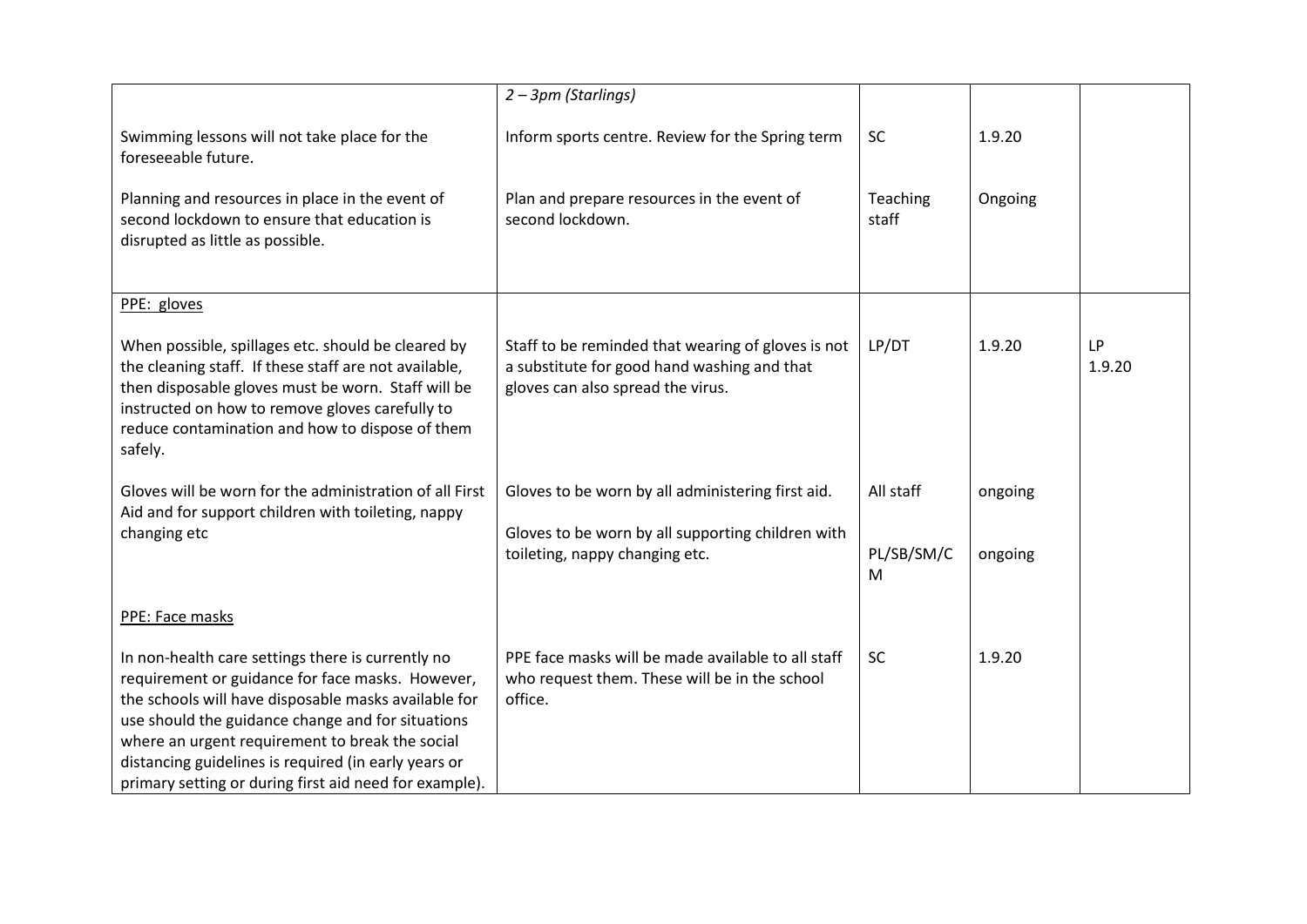| Those staff who wish to wear a face mask may<br>request one.<br>Staff should remember that current guidance<br>emphasises good distancing and handwashing<br>behaviours above all else.                                                                                       |                                                                                                                                                                                                                                                          |       |         |  |
|-------------------------------------------------------------------------------------------------------------------------------------------------------------------------------------------------------------------------------------------------------------------------------|----------------------------------------------------------------------------------------------------------------------------------------------------------------------------------------------------------------------------------------------------------|-------|---------|--|
|                                                                                                                                                                                                                                                                               |                                                                                                                                                                                                                                                          |       |         |  |
| Symptoms of Covid-19 - staff                                                                                                                                                                                                                                                  |                                                                                                                                                                                                                                                          |       |         |  |
| If anyone becomes unwell with a new continuous<br>cough or a high temperature in the workplace they<br>will be sent home and advised to follow the stay at<br>home guidance and get tested.                                                                                   | Line managers will offer support to staff who are<br>affected by Coronavirus or has a family member<br>affected.                                                                                                                                         | LP/DT | ongoing |  |
| Tests can be booked online through the NHS testing<br>and tracing for coronavirus website, or ordered by<br>telephone via NHS 119 for those without access to<br>the internet. Staff in schools have priority access to<br>testing.                                           | Staff will be encouraged to access a test.                                                                                                                                                                                                               | LP/DT | ongoing |  |
| If a test is negative, if they feel well and no longer<br>have symptoms similar to coronavirus (COVID-19),<br>they can stop self-isolating. Other members of their<br>household can stop self-isolating.                                                                      |                                                                                                                                                                                                                                                          |       |         |  |
| If a test is positive they should follow the <i>'stay at</i><br>home: guidance for households with possible or<br>confirmed coronavirus (COVID-19) infection' and<br>must continue to self-isolate for at least 7 days from<br>the onset of their symptoms and then return to | Schools should contact the local health protection<br>team to assess what actions need to be taken.<br>Based on the advice from the health protection<br>team, schools must send home those people who<br>have been in close contact with the person who | LP/DT | Ongoing |  |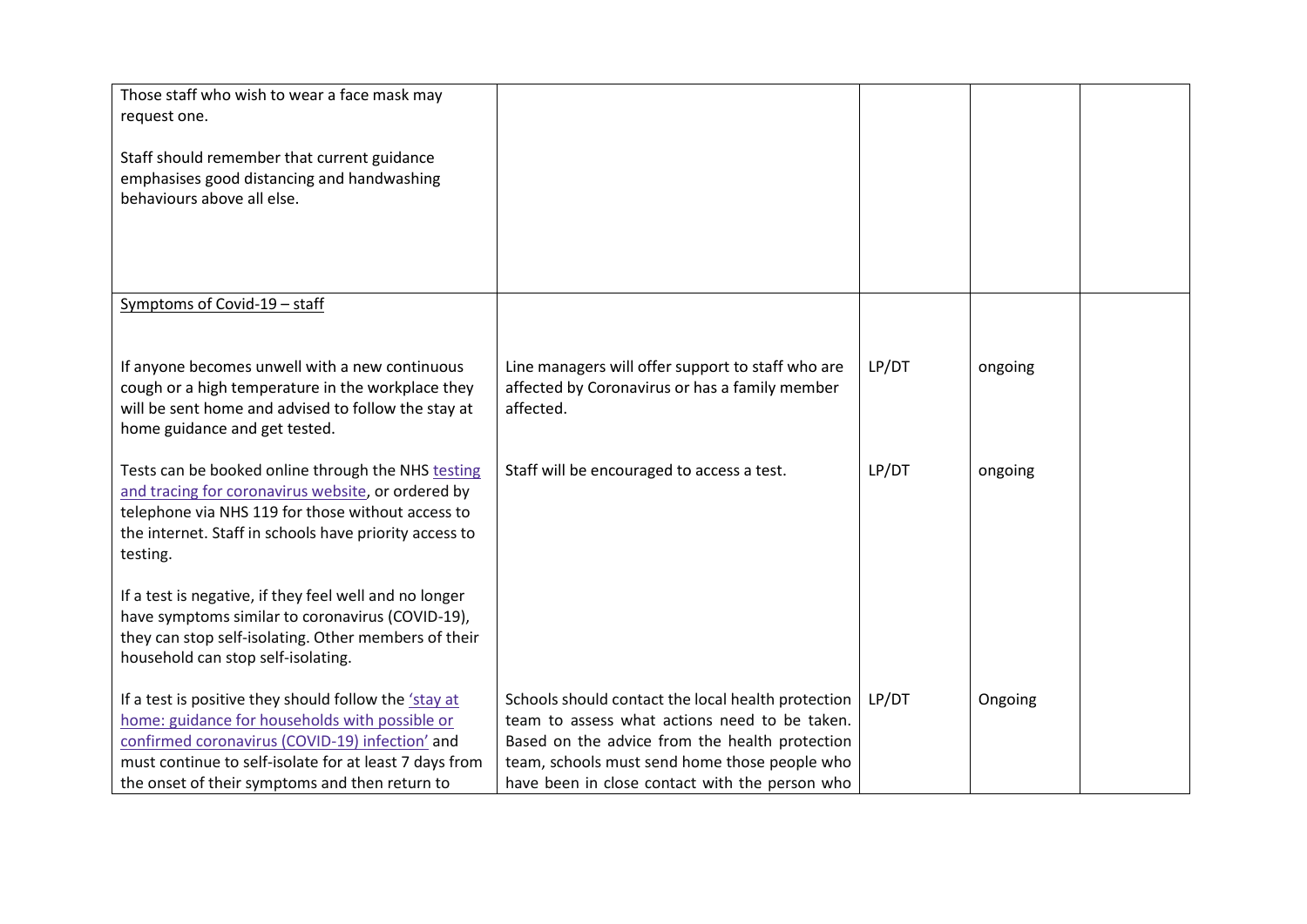| school only if they do not have symptoms other than<br>cough or loss of sense of smell/taste. This is because<br>a cough or anosmia can last for several weeks once<br>the infection has gone. The 7-day period starts from<br>the day when they first became ill. If they still have a<br>high temperature, they should keep self-isolating<br>until their temperature returns to normal. Other | has tested positive, advising them to self-isolate<br>for 14 days since they were last in close contact<br>with that person when they were infectious.<br>The school will keep a record of pupils and staff<br>associated with each group (bubble) to assist the<br>trace process.    | SC/HS | Ongoing |                     |
|--------------------------------------------------------------------------------------------------------------------------------------------------------------------------------------------------------------------------------------------------------------------------------------------------------------------------------------------------------------------------------------------------|---------------------------------------------------------------------------------------------------------------------------------------------------------------------------------------------------------------------------------------------------------------------------------------|-------|---------|---------------------|
| members of their household should continue self-<br>isolating for the full 14 days.                                                                                                                                                                                                                                                                                                              | Registers of pupils and staff associated with<br>bubble to be kept updated daily                                                                                                                                                                                                      | SC/HS | Ongoing |                     |
|                                                                                                                                                                                                                                                                                                                                                                                                  | Ensure contact details are up to date                                                                                                                                                                                                                                                 | SC/HS | 1.9.20  | 1.9.20              |
|                                                                                                                                                                                                                                                                                                                                                                                                  | All staff made aware of new guidance                                                                                                                                                                                                                                                  | LP/DT | 13.7.20 |                     |
| Symptoms of Covid-19 - pupils                                                                                                                                                                                                                                                                                                                                                                    |                                                                                                                                                                                                                                                                                       |       |         |                     |
| The school will designate (if possible) a specific<br>$\bullet$<br>identified room (or area) to isolate someone who<br>shows symptoms of Covid-19                                                                                                                                                                                                                                                | One end of the school hall will be a designated<br>isolation area.                                                                                                                                                                                                                    | LP/DT | 1.9.20  | <b>LP</b><br>1.9.20 |
| Any pupil who displays signs of being unwell will<br>be moved to the isolation room whilst awaiting<br>collection (whilst still ensuring pupil is safe).                                                                                                                                                                                                                                         | The child who has shown symptoms will need to<br>self-isolate for10 days and should be tested. The<br>school will ensure that relevant guidance is<br>followed before pupil returns to school. Children<br>placed in isolation with be supervised by office<br>staff until collected. | HS/SC | ongoing |                     |
| Areas used by unwell pupils who need to go<br>home will be thoroughly cleaned once vacated.                                                                                                                                                                                                                                                                                                      | Where Covid-19 is confirmed, the school will<br>contact the local health protection team for<br>guidance. Those who have been in close contact                                                                                                                                        | LP/DT | Ongoing |                     |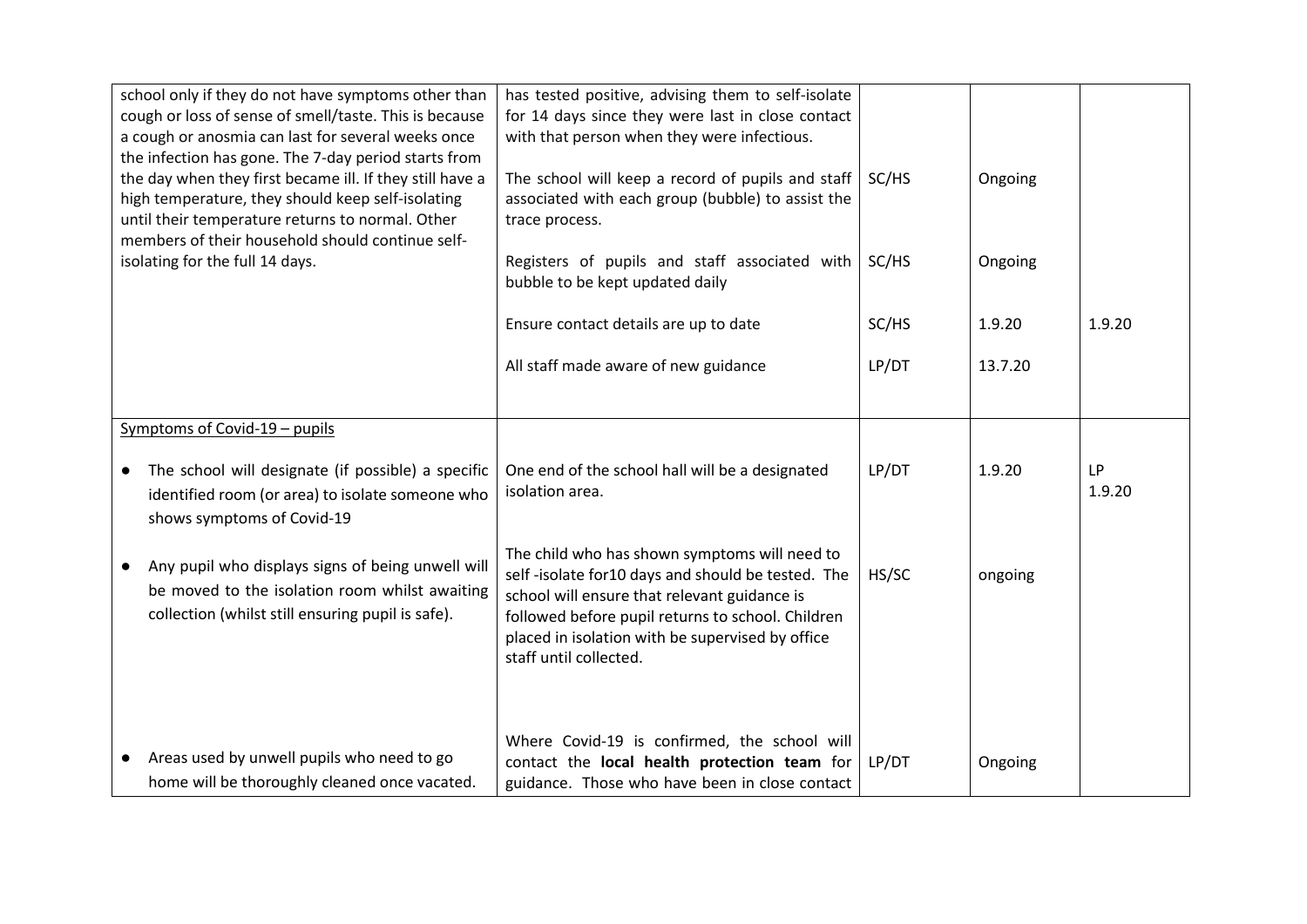| Unwell pupils waiting to go home, should use<br>different toilets (if possible) to the rest of the<br>school to minimise the spread of infection.<br>These facilities should then be cleaned prior to<br>use by others                                                                                                              | will be required to self- isolate for 14 days.<br>isolation area cleaned thoroughly<br>Unwell pupil to use the Swallow class toilet.<br>Toilet to be cleaned immediately after use.<br>The child who has shown symptoms will need to<br>self-isolate for 10 days. | LM/HS/EP<br>LP/DT | ongoing<br>ongoing |                     |
|-------------------------------------------------------------------------------------------------------------------------------------------------------------------------------------------------------------------------------------------------------------------------------------------------------------------------------------|-------------------------------------------------------------------------------------------------------------------------------------------------------------------------------------------------------------------------------------------------------------------|-------------------|--------------------|---------------------|
| Confirmed Covid-19 and Riddor reporting<br>There may be a requirement for RIDDOR (The<br>Reporting of Injuries, Diseases and Dangerous<br>Occurences Regulations 2013) if:<br>An incident at work as led to possible or actual<br>$\bullet$<br>exposure to Covid-19<br>A member of staff has Covid-19 caused by<br>exposure at work | Headteachers or senior leaders will seek advice<br>prior to making Riddor reports. This will be<br>through Services Director. If reports are needed<br>these will be made on our behalf through<br>somerset                                                       | LP/DT             |                    |                     |
| <b>Transport arrangements</b><br>We will encourage parents and children to walk or<br>cycle where possible and will signpost to<br>government guidance.                                                                                                                                                                             | This will be done in communications from Trust<br>CEO to parents.                                                                                                                                                                                                 | AW                | 1.9.20             |                     |
| We will make any necessary arrangements and<br>communications in relation to start and finish times                                                                                                                                                                                                                                 | Stagger school start and finish times. Inform<br>parents.                                                                                                                                                                                                         | LP/DT             | 1.9.20             | <b>LP</b><br>1.9.20 |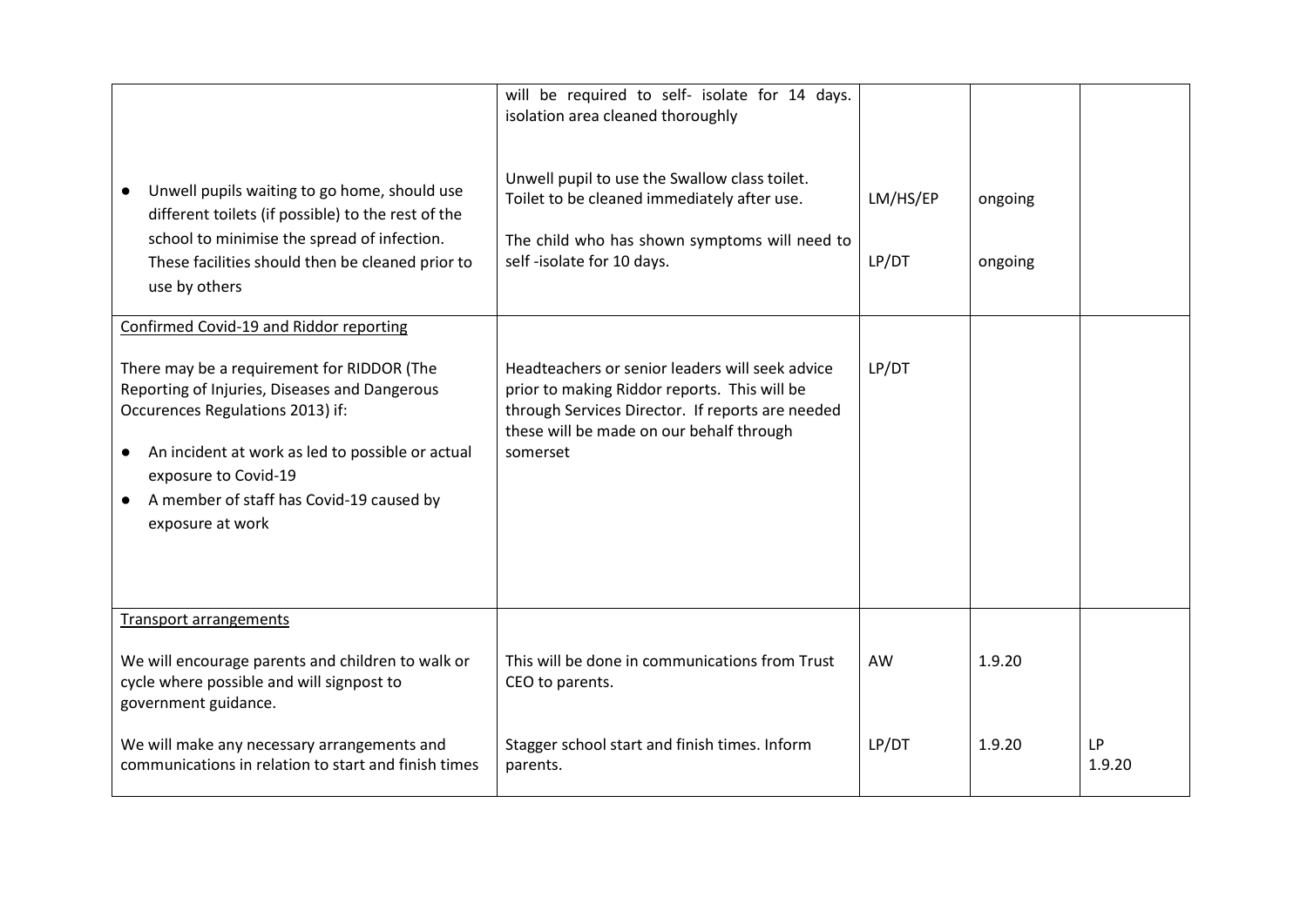| The MAT senior leadership will engage with<br>transport providers in relation to the appropriate<br>steps they will take to mitigate risk.                                                  | Start of day -<br>Preschool (Robins) arrive 8:30am<br>KS1(Kingfishers and Starlings) arrive 8:35am<br>KS2 (Swallows) arrive 8.45am<br>End of day $-$<br>Preschool (Robins) leave 3:00pm<br>KS1 (Kingfishers and Starlings) leave 3.05pm<br>KS2 (Swallows) leave 3.15pm |       |         |                     |
|---------------------------------------------------------------------------------------------------------------------------------------------------------------------------------------------|------------------------------------------------------------------------------------------------------------------------------------------------------------------------------------------------------------------------------------------------------------------------|-------|---------|---------------------|
| Communications                                                                                                                                                                              |                                                                                                                                                                                                                                                                        |       |         |                     |
| The Trust will communicate with staff and parents to<br>make it clear that those who have coronavirus<br>symptoms or who have someone in their household<br>who does, do not attend school. | Trust CEO communicates regularly with parents<br>and staff                                                                                                                                                                                                             | AW    | ongoing |                     |
| The school will effectively communicate local<br>arrangements for school regarding arrival/departure<br>times and arrangements for transport.                                               | Stagger school start and finish times. Inform<br>parents.                                                                                                                                                                                                              | LP/DT | 1.9.20  | <b>LP</b><br>1.9.20 |
| The school will communicate with parents regarding<br>the arrangements for drop off and collection in<br>order to avoid gatherings outside of school.                                       | Parents will be informed of arrangements for<br>dropping off and picking up their child, including<br>one parent accompanying child and avoid<br>gathering outside school.                                                                                             | LP/DT | 1.9.20  | <b>LP</b><br>1.9.20 |
| We will tell parents that only one parent should<br>attend if their child needs to be accompanied.                                                                                          | Parents will be informed of any changes.                                                                                                                                                                                                                               | LP/DT | ongoing |                     |
| We will communicate with contractors coming to<br>site so they are aware of appropriate arrival times,<br>entrances/exits to use and procedures that are in<br>place.                       | contact made with any visitors prior to visit on<br>arrival times/entrances/exits and procedures                                                                                                                                                                       | SC/HS | ongoing |                     |